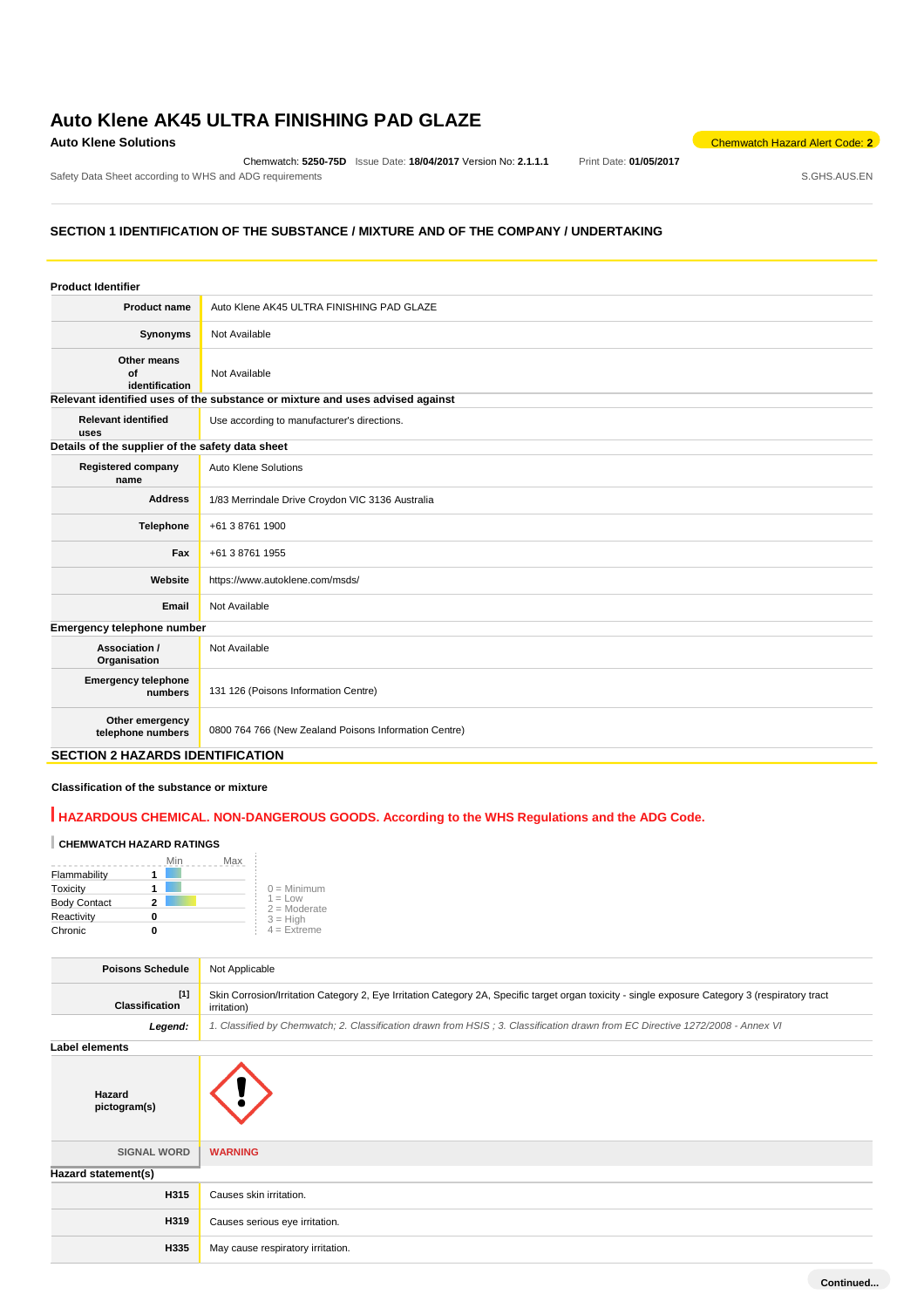# Chemwatch: **5250-75D** Page **2** of **14** Issue Date: **18/04/2017 Auto Klene AK45 ULTRA FINISHING PAD GLAZE**

# Version No: **2.1.1.1** Print Date: **01/05/2017**

## **Precautionary statement(s) Prevention**

| P271                                       | Use only outdoors or in a well-ventilated area.                                                                                  |
|--------------------------------------------|----------------------------------------------------------------------------------------------------------------------------------|
| P261                                       | Avoid breathing mist/vapours/spray.                                                                                              |
| P280                                       | Wear protective gloves/protective clothing/eye protection/face protection.                                                       |
| <b>Precautionary statement(s) Response</b> |                                                                                                                                  |
| P362                                       | Take off contaminated clothing and wash before reuse.                                                                            |
| P305+P351+P338                             | IF IN EYES: Rinse cautiously with water for several minutes. Remove contact lenses, if present and easy to do. Continue rinsing. |
| P312                                       | Call a POISON CENTER or doctor/physician if you feel unwell.                                                                     |
| P337+P313                                  | If eye irritation persists: Get medical advice/attention.                                                                        |
| P302+P352                                  | IF ON SKIN: Wash with plenty of soap and water.                                                                                  |
| P304+P340                                  | IF INHALED: Remove victim to fresh air and keep at rest in a position comfortable for breathing.                                 |
| P332+P313                                  | If skin irritation occurs: Get medical advice/attention.                                                                         |
| <b>Precautionary statement(s) Storage</b>  |                                                                                                                                  |
| P405                                       | Store locked up.                                                                                                                 |
| P403+P233                                  | Store in a well-ventilated place. Keep container tightly closed.                                                                 |
| Precautionary statement(s) Disposal        |                                                                                                                                  |
| P501                                       | Dispose of contents/container in accordance with local regulations.                                                              |
|                                            | <b>SECTION 3 COMPOSITION / INFORMATION ON INGREDIENTS</b>                                                                        |

### **Substances**

See section below for composition of Mixtures

# **Mixtures**

| <b>CAS No</b> | %[weight] | Name                                        |  |  |
|---------------|-----------|---------------------------------------------|--|--|
| 1344-28-1.    | 10-30     | aluminium oxide                             |  |  |
| 8042-47-5     | $<$ 10    | white mineral oil (petroleum)               |  |  |
| 56-81-5       | $<$ 10    | glycerol                                    |  |  |
| 64742-47-8    | $<$ 10    | distillates, petroleum, light, hydrotreated |  |  |
| 8001-79-4     | $<$ 1     | castor oil                                  |  |  |
| 102-71-6      | $<$ 1     | triethanolamine                             |  |  |
| 7732-18-5     | >50       | water                                       |  |  |
| ----------    |           |                                             |  |  |

# **SECTION 4 FIRST AID MEASURES**

## **Description of first aid measures**

| <b>Eye Contact</b>  | If this product comes in contact with the eyes:<br>. Wash out immediately with fresh running water.<br>Ensure complete irrigation of the eye by keeping eyelids apart and away from eye and moving the eyelids by occasionally lifting the upper and<br>lower lids. ▶ Seek medical attention without delay; if pain persists or recurs seek medical attention.<br>▶ Removal of contact lenses after an eye injury should only be undertaken by skilled personnel.                                 |
|---------------------|---------------------------------------------------------------------------------------------------------------------------------------------------------------------------------------------------------------------------------------------------------------------------------------------------------------------------------------------------------------------------------------------------------------------------------------------------------------------------------------------------|
| <b>Skin Contact</b> | If skin contact occurs:<br>Immediately remove all contaminated clothing, including footwear.<br>Flush skin and hair with running water (and soap if available).<br>▶ Seek medical attention in event of irritation.                                                                                                                                                                                                                                                                               |
| <b>Inhalation</b>   | If fumes or combustion products are inhaled remove from contaminated<br>area. Lay patient down. Keep warm and rested.<br>▶ Prostheses such as false teeth, which may block airway, should be removed, where possible, prior to initiating first aid procedures.<br>Apply artificial respiration if not breathing, preferably with a demand valve resuscitator, bag-valve mask device, or pocket mask as trained.<br>Perform CPR if necessary.<br>Transport to hospital, or doctor, without delay. |
| Ingestion           | If swallowed do <b>NOT</b> induce vomiting.<br>If vomiting occurs, lean patient forward or place on left side (head-down position, if possible) to maintain open airway and prevent aspiration.<br>• Observe the patient carefully.<br>▶ Never give liquid to a person showing signs of being sleepy or with reduced awareness; i.e. becoming<br>unconscious. • Give water to rinse out mouth, then provide liquid slowly and as much as casualty can<br>comfortably drink. Seek medical advice.  |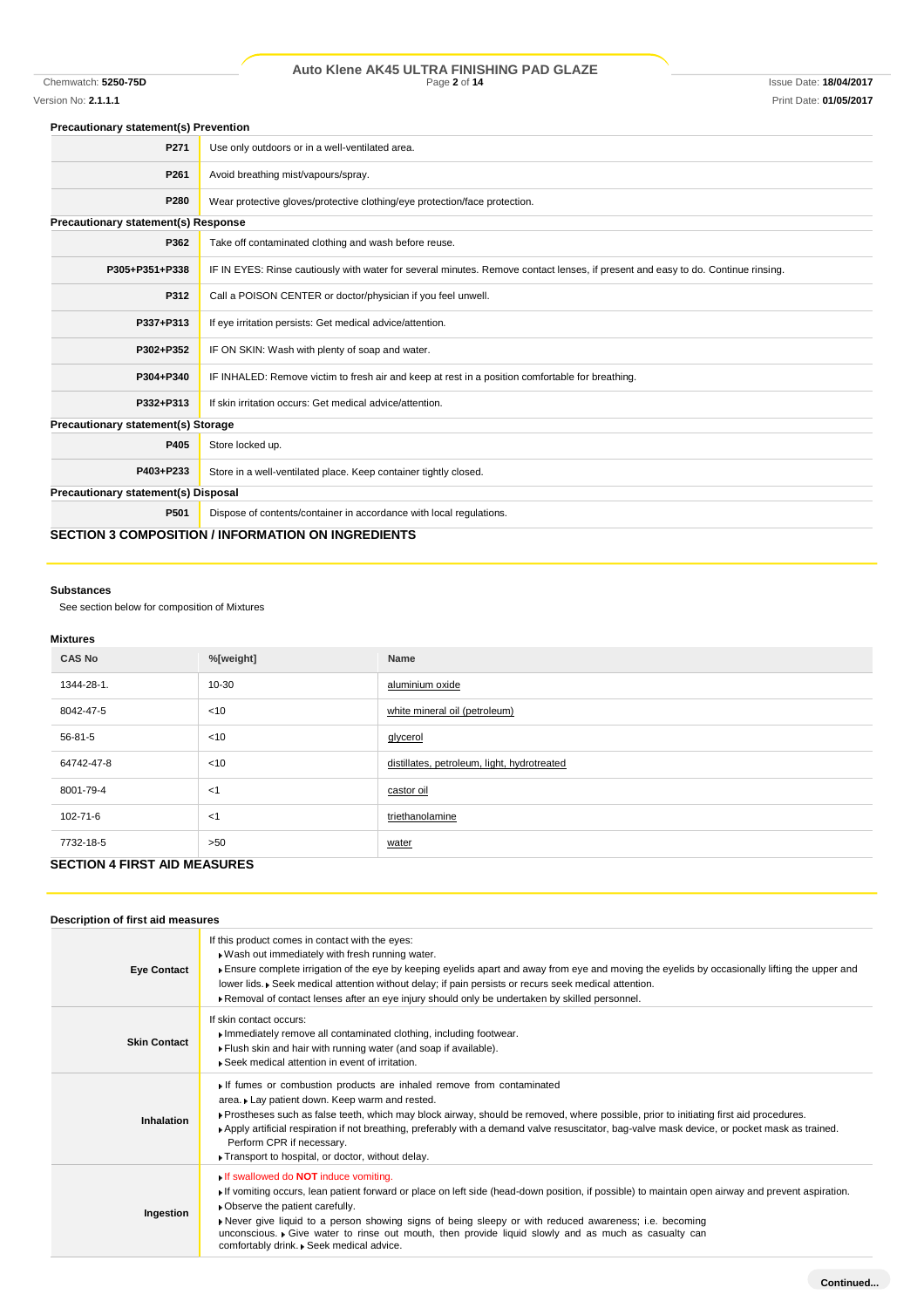#### Chemwatch: **5250-75D** Page **3** of **14** Issue Date: **18/04/2017 Auto Klene AK45 ULTRA FINISHING PAD GLAZE**

Version No: **2.1.1.1** Print Date: **01/05/2017**

### **Indication of any immediate medical attention and special treatment needed**

Treat symptomatically.

- Manifestation of aluminium toxicity include hypercalcaemia, anaemia, Vitamin D refractory osteodystrophy and a progressive encephalopathy (mixed dysarthria-apraxia of speech, asterixis, tremulousness, myoclonus, dementia, focal seizures). Bone pain, pathological fractures and proximal myopathy can occur.
- Symptoms usually develop insidiously over months to years (in chronic renal failure patients) unless dietary aluminium loads are excessive.
- Serum aluminium levels above 60 ug/ml indicate increased absorption. Potential toxicity occurs above 100 ug/ml and clinical symptoms are present when levels exceed 200 ug/ml. Deferoxamine has been used to treat dialysis encephalopathy and osteomalacia. CaNa2EDTA is less effective in chelating aluminium.
	- [Ellenhorn and Barceloux: Medical Toxicology]

# **SECTION 5 FIREFIGHTING MEASURES**

#### **Extinguishing media**

The product contains a substantial proportion of water, therefore there are no restrictions on the type of extinguishing media which may be used. Choice of extinguishing media should take into account surrounding areas.

Though the material is non-combustible, evaporation of water from the mixture, caused by the heat of nearby fire, may produce floating layers of

combustible substances. In such an event consider:  $\blacktriangleright$  foam.  $\blacktriangleright$  dry chemical powder.  $\blacktriangleright$  carbon dioxide.

#### **Special hazards arising from the substrate or mixture**

| <b>Fire Incompatibility</b>                  | None known.                                                                                                                                                                                                                                                                                                                                                                                                                                                                                                   |
|----------------------------------------------|---------------------------------------------------------------------------------------------------------------------------------------------------------------------------------------------------------------------------------------------------------------------------------------------------------------------------------------------------------------------------------------------------------------------------------------------------------------------------------------------------------------|
| <b>Advice for firefighters</b>               |                                                                                                                                                                                                                                                                                                                                                                                                                                                                                                               |
| <b>Fire Fighting</b>                         | Alert Fire Brigade and tell them location and nature of hazard.<br>▶ Wear breathing apparatus plus protective gloves.<br>Prevent, by any means available, spillage from entering drains or water courses.<br>• Use water delivered as a fine spray to control fire and cool adjacent area.<br>» DO NOT approach containers suspected to be hot.<br>Cool fire exposed containers with water spray from a protected location.<br>If safe to do so, remove containers from path of fire.                         |
| <b>Fire/Explosion</b><br>Hazard              | Combustible.<br>Slight fire hazard when exposed to heat or flame.<br>Heating may cause expansion or decomposition leading to violent rupture of<br>containers. • On combustion, may emit toxic fumes of carbon monoxide (CO).<br>May emit acrid smoke.<br>Mists containing combustible materials may be explosive.<br>Combustion products include:<br>carbon dioxide (CO2)<br>acrolein<br>hydrogen chloride<br>phosgene<br>hydrogen fluoride<br>other pyrolysis products typical of burning organic material. |
| <b>HAZCHEM</b>                               | Not Applicable                                                                                                                                                                                                                                                                                                                                                                                                                                                                                                |
| <b>SECTION 6 ACCIDENTAL RELEASE MEASURES</b> |                                                                                                                                                                                                                                                                                                                                                                                                                                                                                                               |

### **Personal precautions, protective equipment and emergency procedures**

See section 8

#### **Environmental precautions**

See section 12

#### **Methods and material for containment and cleaning up**

| <u>Methods and material for containment and clearing up</u> |                                                                                                                                                                                                                                                                                                                                                                                         |
|-------------------------------------------------------------|-----------------------------------------------------------------------------------------------------------------------------------------------------------------------------------------------------------------------------------------------------------------------------------------------------------------------------------------------------------------------------------------|
| <b>Minor Spills</b>                                         | Remove all ignition sources.<br>Clean up all spills immediately.<br>Avoid breathing vapours and contact with skin and eyes.<br>• Control personal contact with the substance, by using protective equipment.<br>Contain and absorb spill with sand, earth, inert material or vermiculite.<br>$\triangleright$ Wipe up.<br>• Place in a suitable, labelled container for waste disposal. |
| <b>Major Spills</b>                                         | Moderate hazard.<br>• Clear area of personnel and move upwind.<br>Alert Fire Brigade and tell them location and nature of hazard.<br>• Wear breathing apparatus plus protective gloves.<br>▶ Prevent, by any means available, spillage from entering drains or water<br>course. ▶ No smoking, naked lights or ignition sources.<br>Increase ventilation.                                |

Personal Protective Equipment advice is contained in Section 8 of the SDS.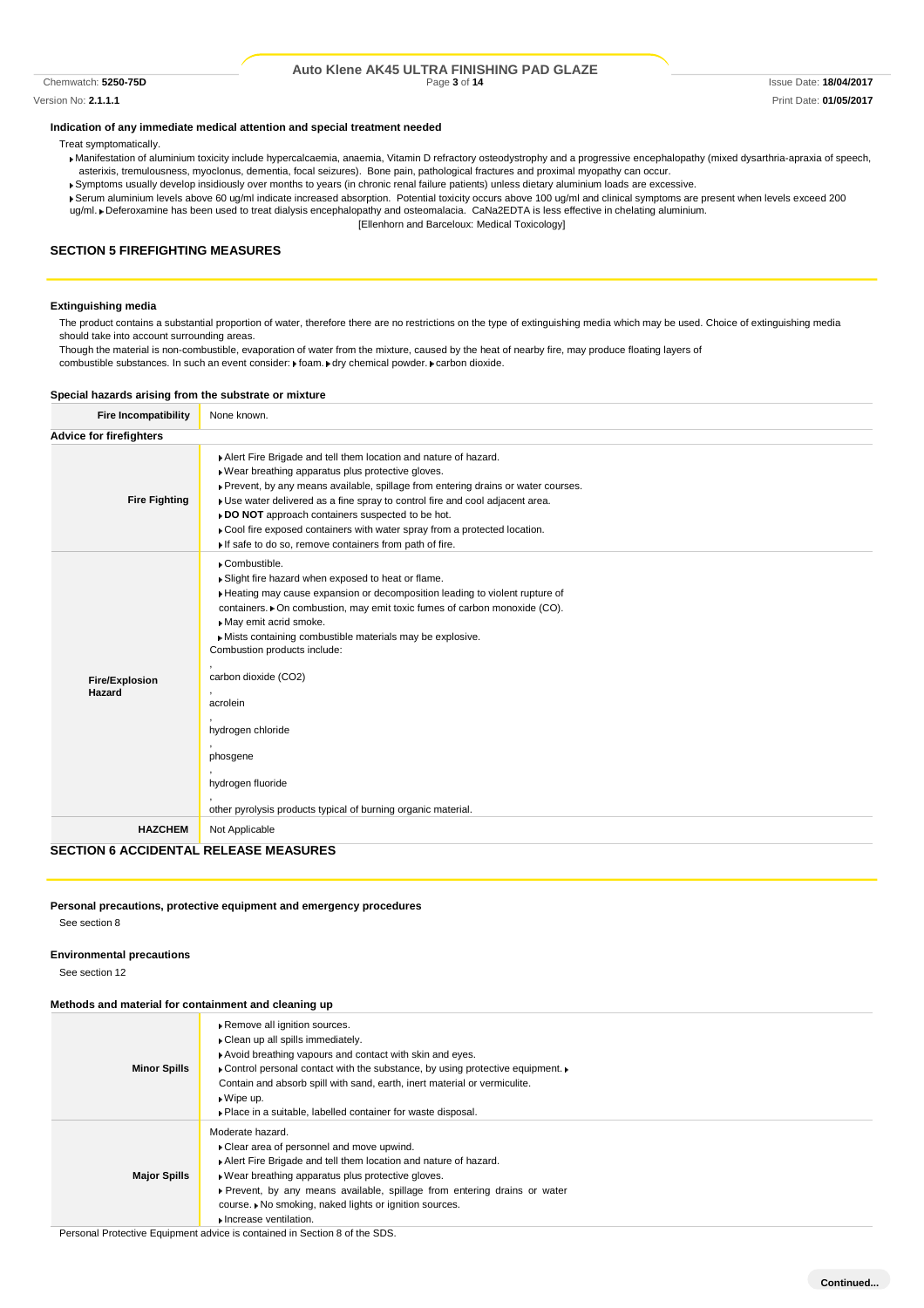# **SECTION 7 HANDLING AND STORAGE**

| Precautions for safe handling     |                                                                                                                                                                                                                                                                                                                                                                                                                  |
|-----------------------------------|------------------------------------------------------------------------------------------------------------------------------------------------------------------------------------------------------------------------------------------------------------------------------------------------------------------------------------------------------------------------------------------------------------------|
| Safe handling                     | <b>DO NOT</b> allow clothing wet with material to stay in contact with skin<br>Avoid all personal contact, including inhalation.<br>Wear protective clothing when risk of exposure occurs.<br>Luse in a well-ventilated area.<br>Prevent concentration in hollows and sumps.                                                                                                                                     |
|                                   | DO NOT enter confined spaces until atmosphere has been checked.<br>. DO NOT allow material to contact humans, exposed food or food utensils.<br>Avoid contact with incompatible materials.                                                                                                                                                                                                                       |
| Other information                 | Store in original containers.<br>Keep containers securely sealed.<br>No smoking, naked lights or ignition sources.<br>Store in a cool, dry, well-ventilated area.<br>Store away from incompatible materials and foodstuff containers.<br>▶ Protect containers against physical damage and check regularly for leaks.<br>▶ Observe manufacturer's storage and handling recommendations contained within this SDS. |
|                                   | Conditions for safe storage, including any incompatibilities                                                                                                                                                                                                                                                                                                                                                     |
| Suitable container                | Metal can or drum<br>▶ Packaging as recommended by manufacturer.<br>• Check all containers are clearly labelled and free from leaks.                                                                                                                                                                                                                                                                             |
| <b>Storage</b><br>incompatibility | Avoid reaction with oxidising agents                                                                                                                                                                                                                                                                                                                                                                             |
|                                   | <b>SECTION 8 EXPOSURE CONTROLS / PERSONAL PROTECTION</b>                                                                                                                                                                                                                                                                                                                                                         |

**Control parameters**

#### T **OCCUPATIONAL EXPOSURE LIMITS (OEL)**

I **INGREDIENT DATA**

| Source                          | <b>Ingredient</b>                           | <b>Material name</b>      | <b>TWA</b>         | <b>STEL</b>   | Peak          | <b>Notes</b>  |
|---------------------------------|---------------------------------------------|---------------------------|--------------------|---------------|---------------|---------------|
| Australia Exposure<br>Standards | aluminium oxide                             | Aluminium oxide           | $10 \text{ mg/m}$  | Not Available | Not Available | Not Available |
| Australia Exposure<br>Standards | white mineral oil (petroleum)               | White spirits             | 790 mg/m3          | Not Available | Not Available | Not Available |
| Australia Exposure<br>Standards | glycerol                                    | Glycerin mist             | $10 \text{ mg/m}$  | Not Available | Not Available | Not Available |
| Australia Exposure<br>Standards | distillates, petroleum, light, hydrotreated | Oil mist, refined mineral | $5 \text{ mg/m}$ 3 | Not Available | Not Available | Not Available |
| Australia Exposure<br>Standards | triethanolamine                             | Triethanolamine           | $5 \text{ mg/m}$ 3 | Not Available | Not Available | Sen           |

**EMERGENCY LIMITS**

| Ingredient                                     | <b>Material name</b>                                                      |               | TEEL-1            | TEEL-2            | TEEL-3              |  |
|------------------------------------------------|---------------------------------------------------------------------------|---------------|-------------------|-------------------|---------------------|--|
| aluminium oxide                                | Aluminum oxide; (Alumina)                                                 |               | $5.7$ mg/m $3$    | $15 \text{ mg/m}$ | $25 \text{ mg/m}$ 3 |  |
| white mineral oil (petroleum)                  | Stoddard solvent; (Mineral spirits, 85% nonane and 15% trimethyl benzene) |               | $300$ mg/m $3$    | 1,800 mg/m3       | 29500 mg/m3         |  |
| glycerol                                       | Glycerine (mist); (Glycerol; Glycerin)                                    |               | 45 mg/m3          | 860 mg/m3         | 2,500 mg/m3         |  |
| triethanolamine                                | Triethanolamine; (Trihydroxytriethylamine)                                |               | $15 \text{ mg/m}$ | 240 mg/m3         | 1,500 mg/m3         |  |
| Ingredient                                     | <b>Original IDLH</b><br><b>Revised IDLH</b>                               |               |                   |                   |                     |  |
| aluminium oxide                                | Not Available<br>Not Available                                            |               |                   |                   |                     |  |
| white mineral oil (petroleum)                  | 29,500 mg/m3<br>20,000 mg/m3                                              |               |                   |                   |                     |  |
| glycerol                                       | Not Available<br>Not Available                                            |               |                   |                   |                     |  |
| distillates, petroleum, light,<br>hydrotreated | Not Available<br>Not Available                                            |               |                   |                   |                     |  |
| castor oil                                     | Not Available<br>Not Available                                            |               |                   |                   |                     |  |
| triethanolamine                                | Not Available<br>Not Available                                            |               |                   |                   |                     |  |
| water                                          | Not Available                                                             | Not Available |                   |                   |                     |  |

**Exposure controls**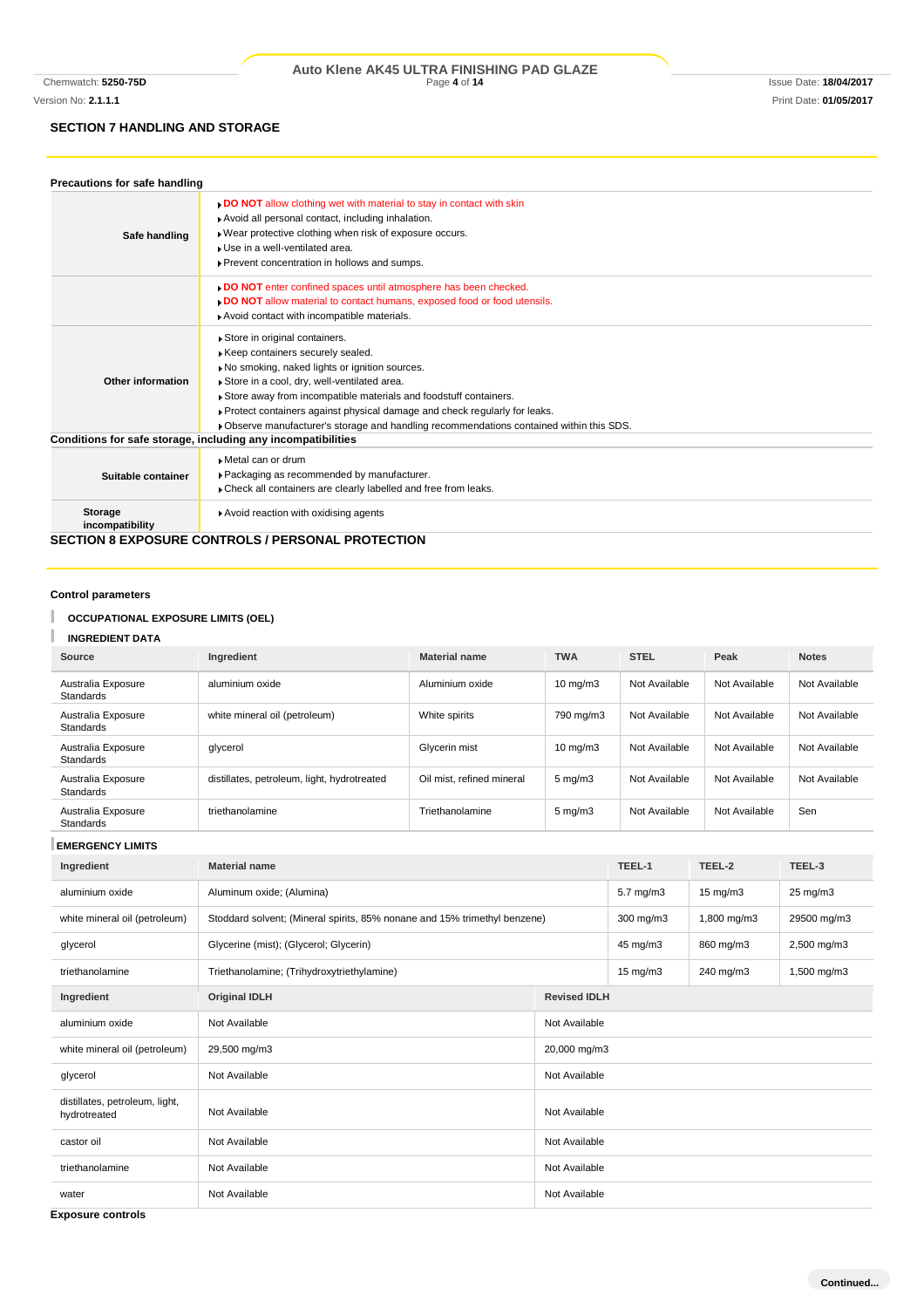|                     | Auto Klene AK45 ULTRA FINISHING PAD GLAZE |                        |
|---------------------|-------------------------------------------|------------------------|
| Chemwatch: 5250-75D | Page 5 of 14                              | Issue Date: 18/04/2017 |

Version No: **2.1.1.1** Print Date: **01/05/2017**

| Appropriate engineering<br>controls | Engineering controls are used to remove a hazard or place a barrier between the worker and the hazard. Well-designed engineering controls<br>can be highly effective in protecting workers and will typically be independent of worker interactions to provide this high level of protection. The<br>basic types of engineering controls are:<br>Process controls which involve changing the way a job activity or process is done to reduce the risk.<br>Enclosure and/or isolation of emission source which keeps a selected hazard "physically" away from the worker and ventilation that strategically<br>"adds" and "removes" air in the work environment. Ventilation can remove or dilute an air contaminant if designed properly. The design of a<br>ventilation system must match the particular process and chemical or contaminant in use.<br>Employers may need to use multiple types of controls to prevent employee overexposure. |
|-------------------------------------|-------------------------------------------------------------------------------------------------------------------------------------------------------------------------------------------------------------------------------------------------------------------------------------------------------------------------------------------------------------------------------------------------------------------------------------------------------------------------------------------------------------------------------------------------------------------------------------------------------------------------------------------------------------------------------------------------------------------------------------------------------------------------------------------------------------------------------------------------------------------------------------------------------------------------------------------------|
| Personal<br>protection              |                                                                                                                                                                                                                                                                                                                                                                                                                                                                                                                                                                                                                                                                                                                                                                                                                                                                                                                                                 |
| Eye and face<br>protection          | Safety glasses with side shields.<br>Chemical goggles.<br>Contact lenses may pose a special hazard; soft contact lenses may absorb and concentrate irritants. A written policy document, describing the<br>wearing of lenses or restrictions on use, should be created for each workplace or task. This should include a review of lens absorption and<br>adsorption for the class of chemicals in use and an account of injury experience. Medical and first-aid personnel should be trained in their<br>removal and suitable equipment should be readily available. In the event of chemical exposure, begin eye irrigation immediately and remove<br>contact lens as soon as practicable.                                                                                                                                                                                                                                                    |
| <b>Skin protection</b>              | See Hand protection below                                                                                                                                                                                                                                                                                                                                                                                                                                                                                                                                                                                                                                                                                                                                                                                                                                                                                                                       |
| Hands/feet<br>protection            | Wear chemical protective gloves, e.g. PVC.<br>▶ Wear safety footwear or safety gumboots, e.g. Rubber<br>The selection of suitable gloves does not only depend on the material, but also on further marks of quality which vary from manufacturer to<br>manufacturer. Where                                                                                                                                                                                                                                                                                                                                                                                                                                                                                                                                                                                                                                                                      |
|                                     | the chemical is a preparation of several substances, the resistance of the glove material can not be calculated in advance and has therefore to be<br>checked prior to the application.<br>The exact break through time for substances has to be obtained from the manufacturer of the protective gloves and has to be observed when<br>making a final choice.<br>Personal hygiene is a key element of effective hand care. Gloves must only be worn on clean hands. After using gloves, hands should be washed<br>and dried thoroughly. Application of a non-perfumed moisturizer is recommended.                                                                                                                                                                                                                                                                                                                                              |
| <b>Body protection</b>              | See Other protection below                                                                                                                                                                                                                                                                                                                                                                                                                                                                                                                                                                                                                                                                                                                                                                                                                                                                                                                      |
| Other protection                    | Overalls.<br>▶ P.V.C. apron.<br>Barrier cream.<br>▶ Skin cleansing cream.<br>▶ Eye wash unit.                                                                                                                                                                                                                                                                                                                                                                                                                                                                                                                                                                                                                                                                                                                                                                                                                                                   |
| <b>Thermal hazards</b>              | Not Available                                                                                                                                                                                                                                                                                                                                                                                                                                                                                                                                                                                                                                                                                                                                                                                                                                                                                                                                   |
| Recommended material(s)             | <b>NOTE:</b> As a series of factors will influence the actual performance of the glove, a final                                                                                                                                                                                                                                                                                                                                                                                                                                                                                                                                                                                                                                                                                                                                                                                                                                                 |

## **GLOVE SELECTION INDEX**

Glove selection is based on a modified presentation of the:

*"***Forsberg Clothing Performance Index".**

The effect(s) of the following substance(s) are taken into account in the *computergenerated* selection:

Auto Klene AK45 ULTRA FINISHING PAD GLAZE

| <b>Material</b>       | <b>CPI</b> |
|-----------------------|------------|
| <b>BUTYL</b>          | C          |
| <b>NATURAL RUBBER</b> | C          |
| NATURAL+NEOPRENE      | C          |
| <b>NEOPRENE</b>       | C          |
| NEOPRENE/NATURAL      | C          |
| <b>NITRILE</b>        | C          |
| <b>PVA</b>            | C          |
| <b>PVC</b>            | C          |
| <b>VITON</b>          | C          |
| ##castor              | oil        |

\* CPI - Chemwatch Performance Index

A: Best Selection

B: Satisfactory; may degrade after 4 hours continuous immersion

C: Poor to Dangerous Choice for other than short term immersion

selection must be based on detailed observation. -

\* Where the glove is to be used on a short term, casual or infrequent basis, factors such as"feel" or convenience (e.g. disposability), may dictate a choice of gloves which might otherwise be unsuitable following long-term or frequent use. A qualified practitioner should be consulted.

### **SECTION 9 PHYSICAL AND CHEMICAL PROPERTIES Respiratory protection**

Type AK-P Filter of sufficient capacity. (AS/NZS 1716 & 1715, EN 143:2000 & 149:2001, ANSI Z88 or national equivalent)

Where the concentration of gas/particulates in the breathing zone, approaches or exceeds the "Exposure Standard" (or ES), respiratory protection is required. Degree of protection varies with both face-piece and Class of filter; the nature of protection varies with Type of filter.

| <b>Required Minimum</b><br><b>Protection Factor</b> | Half-Face<br>Respirator | <b>Full-Face</b><br>Respirator       | <b>Powered Air</b><br>Respirator        |
|-----------------------------------------------------|-------------------------|--------------------------------------|-----------------------------------------|
| up to $10 \times ES$                                | AK-AUS P2               | ٠                                    | AK-PAPR-AUS /<br>Class 1 P <sub>2</sub> |
| up to $50 \times ES$                                |                         | AK-AUS/<br>Class<br>1 P <sub>2</sub> |                                         |
| up to $100 \times ES$                               |                         | AK-2 P2                              | AK-PAPR-2 P2 ^                          |

^ - Full-face

A(All classes) = Organic vapours, B AUS or B1 = Acid gasses, B2 = Acid gas or hydrogen cyanide(HCN), B3 = Acid gas or hydrogen cyanide(HCN), E = Sulfur  $dioxide(SO2)$ , G =

Agricultural chemicals,  $K =$  Ammonia(NH3), Hg = Mercury, NO = Oxides of nitrogen,  $MB =$ 

Methyl bromide, AX = Low boiling point organic compounds(below 65 degC)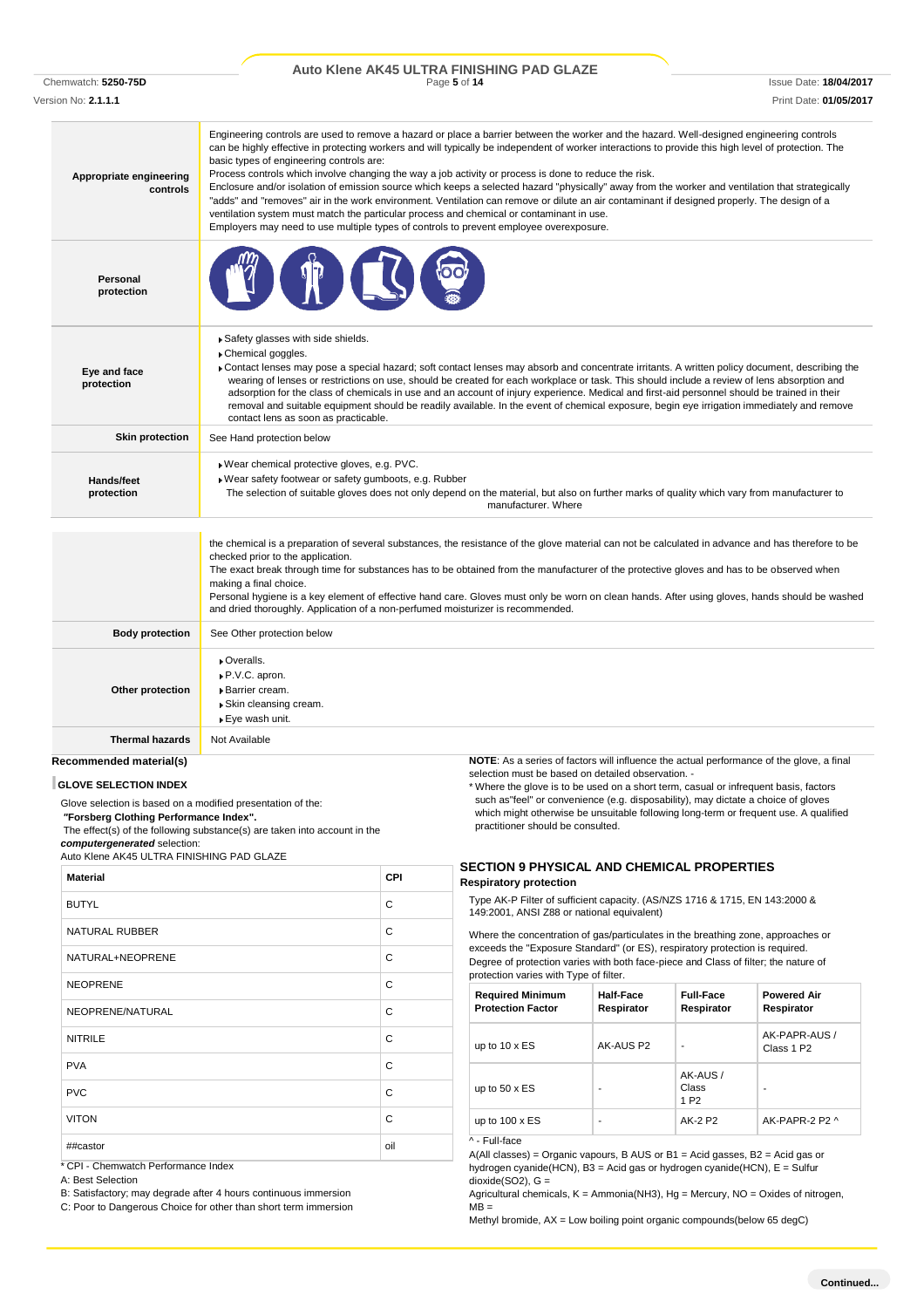# Chemwatch: **5250-75D** Page **6** of **14** Issue Date: **18/04/2017 Auto Klene AK45 ULTRA FINISHING PAD GLAZE**

Version No: **2.1.1.1** Print Date: **01/05/2017**

# **Information on basic physical and chemical properties**

| liquid<br>Relative density (Water =<br>$0.95 - 1.10$<br><b>Physical state</b><br>1)<br>Partition coefficient n-<br>Not Available<br>Odour<br>Not Available<br>octanol / water<br>Auto-ignition<br>temperature<br><b>Odour threshold</b><br>Not Available<br>Not Available<br>$(^{\circ}C)$<br>Decomposition<br>pH (as supplied)<br>$8 - 9$<br>Not Available<br>temperature<br><b>Melting</b><br>point<br>$\prime$<br>freezing<br>0<br><b>Viscosity (cSt)</b><br>Not Available<br>point (°C)<br>Initial boiling point and<br>Molecular weight<br>Not Applicable<br>Not Available<br>boiling range (°C)<br>(g/mol)<br>Flash point (°C)<br>>95<br><b>Taste</b><br>Not Available<br><b>Evaporation rate</b><br>Not Available<br><b>Explosive</b><br>Not Available |
|---------------------------------------------------------------------------------------------------------------------------------------------------------------------------------------------------------------------------------------------------------------------------------------------------------------------------------------------------------------------------------------------------------------------------------------------------------------------------------------------------------------------------------------------------------------------------------------------------------------------------------------------------------------------------------------------------------------------------------------------------------------|
|                                                                                                                                                                                                                                                                                                                                                                                                                                                                                                                                                                                                                                                                                                                                                               |
|                                                                                                                                                                                                                                                                                                                                                                                                                                                                                                                                                                                                                                                                                                                                                               |
|                                                                                                                                                                                                                                                                                                                                                                                                                                                                                                                                                                                                                                                                                                                                                               |
|                                                                                                                                                                                                                                                                                                                                                                                                                                                                                                                                                                                                                                                                                                                                                               |
|                                                                                                                                                                                                                                                                                                                                                                                                                                                                                                                                                                                                                                                                                                                                                               |
|                                                                                                                                                                                                                                                                                                                                                                                                                                                                                                                                                                                                                                                                                                                                                               |
|                                                                                                                                                                                                                                                                                                                                                                                                                                                                                                                                                                                                                                                                                                                                                               |
| properties                                                                                                                                                                                                                                                                                                                                                                                                                                                                                                                                                                                                                                                                                                                                                    |
| Flammability<br>Oxidising<br>Not Applicable<br>Not Available<br>properties                                                                                                                                                                                                                                                                                                                                                                                                                                                                                                                                                                                                                                                                                    |
| <b>Surface Tension (dyn/cm</b><br><b>Upper Explosive Limit</b><br>Not Available<br>Not Available<br>or mN/m)<br>(%)                                                                                                                                                                                                                                                                                                                                                                                                                                                                                                                                                                                                                                           |
| <b>Lower Explosive Limit</b><br><b>Volatile Component (%vol)</b><br>Not Available<br>Not Available<br>(%)                                                                                                                                                                                                                                                                                                                                                                                                                                                                                                                                                                                                                                                     |
| Vapour pressure<br>Not Available<br>Gas group<br>Not Available<br>(kPa)                                                                                                                                                                                                                                                                                                                                                                                                                                                                                                                                                                                                                                                                                       |
| Solubility in water<br>Miscible<br>pH as a solution<br>Not Available<br>(g/L)<br>(1%)                                                                                                                                                                                                                                                                                                                                                                                                                                                                                                                                                                                                                                                                         |
| VOC g/L<br>Vapour density (Air =<br>Not Available<br>Not Available<br>1)<br><b>CECTION 10 CTABILITY AND DEACTIVITY</b>                                                                                                                                                                                                                                                                                                                                                                                                                                                                                                                                                                                                                                        |

#### **SECTION 10 STABILITY AND REACTIVITY**

| Reactivity                            | See section 7                                                                                                                      |
|---------------------------------------|------------------------------------------------------------------------------------------------------------------------------------|
| <b>Chemical stability</b>             | Unstable in the presence of incompatible materials.<br>▶ Product is considered stable.<br>Hazardous polymerisation will not occur. |
| Possibility of hazardous<br>reactions | See section 7                                                                                                                      |
| <b>Conditions to</b><br>avoid         | See section 7                                                                                                                      |
| Incompatible<br>materials             | See section 7                                                                                                                      |
| Hazardous decomposition<br>products   | See section 5                                                                                                                      |
| SECTION 11 TOXICOLOGICAL INFORMATION  |                                                                                                                                    |

### **SECTION 11 TOXICOLOGICAL INFORMATION**

| Not normally a hazard due to non-volatile nature of product<br>The material can cause respiratory irritation in some persons. The body's response to such irritation can cause further lung damage.<br>Inhaled<br>Inhalation of vapours or aerosols (mists, fumes), generated by the material during the course of normal handling, may be damaging to the health of the individual.<br>Accidental ingestion of the material may be damaging to the health of the individual.<br>Ingestion<br>Ingestion may result in nausea, abdominal irritation, pain and vomiting<br>This material can cause inflammation of the skin on contact in some persons. The material may accentuate any pre-<br>existing dermatitis condition<br>Open cuts, abraded or irritated skin should not be exposed to this material<br><b>Skin Contact</b><br>any external damage is suitably protected.<br>This material can cause eye irritation and damage in some persons.<br>Eye | Information on toxicological effects |                                                                                                                                                                                |
|--------------------------------------------------------------------------------------------------------------------------------------------------------------------------------------------------------------------------------------------------------------------------------------------------------------------------------------------------------------------------------------------------------------------------------------------------------------------------------------------------------------------------------------------------------------------------------------------------------------------------------------------------------------------------------------------------------------------------------------------------------------------------------------------------------------------------------------------------------------------------------------------------------------------------------------------------------------|--------------------------------------|--------------------------------------------------------------------------------------------------------------------------------------------------------------------------------|
|                                                                                                                                                                                                                                                                                                                                                                                                                                                                                                                                                                                                                                                                                                                                                                                                                                                                                                                                                              |                                      |                                                                                                                                                                                |
|                                                                                                                                                                                                                                                                                                                                                                                                                                                                                                                                                                                                                                                                                                                                                                                                                                                                                                                                                              |                                      |                                                                                                                                                                                |
|                                                                                                                                                                                                                                                                                                                                                                                                                                                                                                                                                                                                                                                                                                                                                                                                                                                                                                                                                              |                                      | Entry into the blood-stream, through, for example, cuts, abrasions or lesions, may produce systemic injury with harmful effects. Examine the skin prior to the use of the mate |
|                                                                                                                                                                                                                                                                                                                                                                                                                                                                                                                                                                                                                                                                                                                                                                                                                                                                                                                                                              |                                      |                                                                                                                                                                                |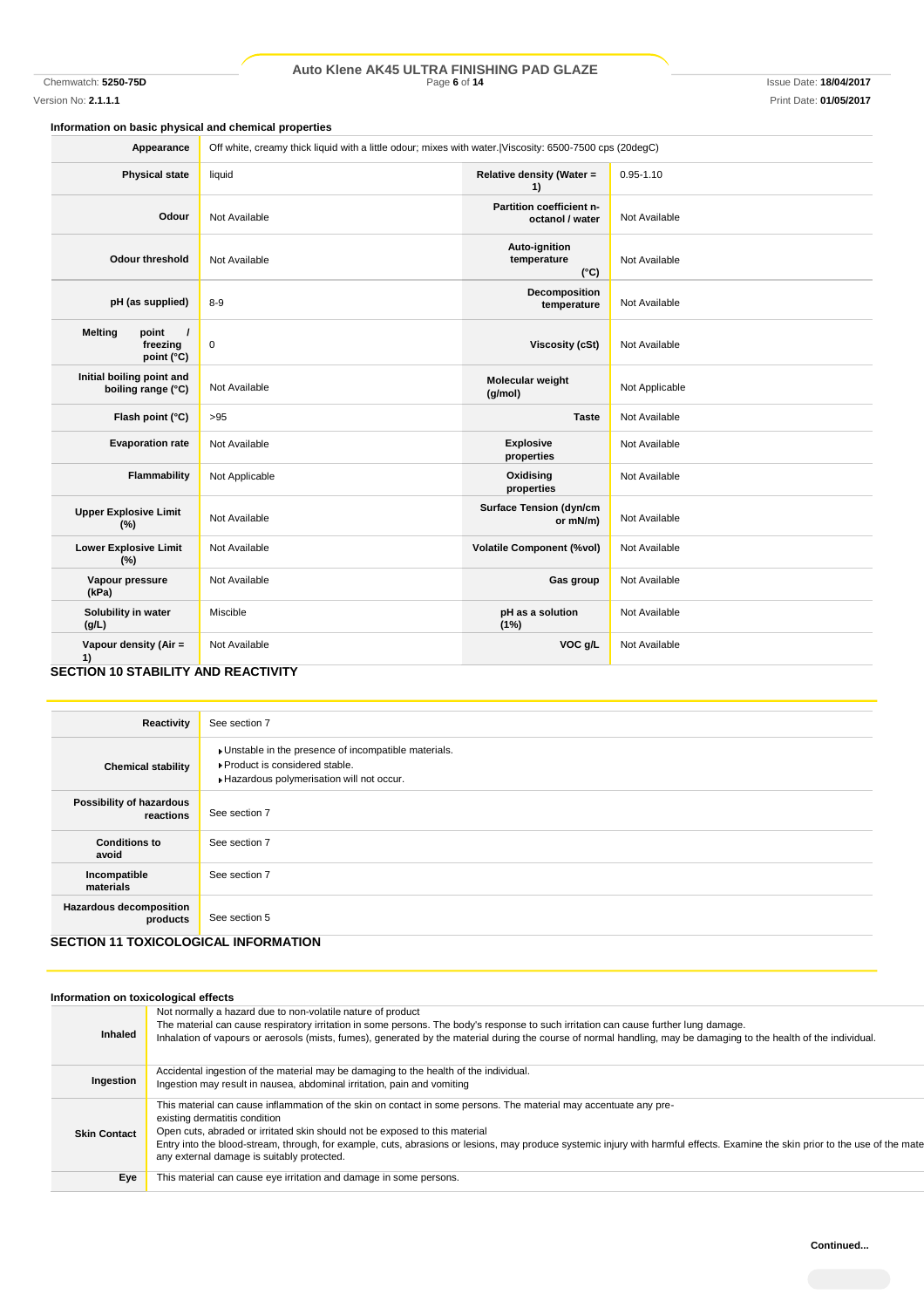# Chemwatch: **5250-75D** Page **7** of **14** Issue Date: **18/04/2017 Auto Klene AK45 ULTRA FINISHING PAD GLAZE**

Version No: **2.1.1.1** Print Date: **01/05/2017**

| <b>Chronic</b>                                                |                                                                       | Long-term exposure to respiratory irritants may result in airways disease, involving difficulty breathing and related whole-body problems.<br>There has been some concern that this material can cause cancer or mutations but there is not enough data to make an assessment.<br>Substance accumulation, in the human body, may occur and may cause some concern following repeated or long-term occupational exposure.<br>Exposure to large doses of aluminium has been connected with the degenerative brain disease Alzheimer's Disease. |  |
|---------------------------------------------------------------|-----------------------------------------------------------------------|----------------------------------------------------------------------------------------------------------------------------------------------------------------------------------------------------------------------------------------------------------------------------------------------------------------------------------------------------------------------------------------------------------------------------------------------------------------------------------------------------------------------------------------------|--|
|                                                               | <b>TOXICITY</b>                                                       | <b>IRRITATION</b>                                                                                                                                                                                                                                                                                                                                                                                                                                                                                                                            |  |
| <b>Auto Klene</b><br>AK45<br><b>ULTRA</b><br><b>FINISHING</b> |                                                                       |                                                                                                                                                                                                                                                                                                                                                                                                                                                                                                                                              |  |
| <b>PAD GLAZE</b>                                              | Dermal (Rabbit) LD50: >2000 mg/kg                                     | Not Available                                                                                                                                                                                                                                                                                                                                                                                                                                                                                                                                |  |
|                                                               | Oral (Rat) LD50: >5000 mg/kg                                          |                                                                                                                                                                                                                                                                                                                                                                                                                                                                                                                                              |  |
| aluminium<br>oxide                                            | <b>TOXICITY</b><br>$[1]$<br>Oral (rat) LD50: >2000 mg/kgNot Available | <b>IRRITATION</b>                                                                                                                                                                                                                                                                                                                                                                                                                                                                                                                            |  |
|                                                               | <b>TOXICITY</b>                                                       | <b>IRRITATION</b>                                                                                                                                                                                                                                                                                                                                                                                                                                                                                                                            |  |
| white mineral                                                 |                                                                       |                                                                                                                                                                                                                                                                                                                                                                                                                                                                                                                                              |  |
| oil<br>(petroleum)                                            | Dermal (rabbit) LD50: >2000 mg/kg                                     | Not Available                                                                                                                                                                                                                                                                                                                                                                                                                                                                                                                                |  |
|                                                               | Oral (rat) LD50: >5000 mg/kd]                                         |                                                                                                                                                                                                                                                                                                                                                                                                                                                                                                                                              |  |
|                                                               | <b>TOXICITY</b>                                                       | <b>IRRITATION</b>                                                                                                                                                                                                                                                                                                                                                                                                                                                                                                                            |  |
| glycerol                                                      |                                                                       |                                                                                                                                                                                                                                                                                                                                                                                                                                                                                                                                              |  |
|                                                               | $[2]$<br>Oral (rat) LD50: 12600 mg/kgNot Available                    |                                                                                                                                                                                                                                                                                                                                                                                                                                                                                                                                              |  |
|                                                               | <b>TOXICITY</b>                                                       | <b>IRRITATION</b>                                                                                                                                                                                                                                                                                                                                                                                                                                                                                                                            |  |
| distillates,<br>petroleum,                                    |                                                                       |                                                                                                                                                                                                                                                                                                                                                                                                                                                                                                                                              |  |
| light,<br>hydrotreated                                        |                                                                       |                                                                                                                                                                                                                                                                                                                                                                                                                                                                                                                                              |  |
|                                                               | Dermal (rabbit) LD50: >2000 mg/kg                                     | Not Available                                                                                                                                                                                                                                                                                                                                                                                                                                                                                                                                |  |
|                                                               | Oral (rat) LD50: >5000 mg/kg                                          |                                                                                                                                                                                                                                                                                                                                                                                                                                                                                                                                              |  |
|                                                               | <b>TOXICITY</b>                                                       | <b>IRRITATION</b>                                                                                                                                                                                                                                                                                                                                                                                                                                                                                                                            |  |
|                                                               |                                                                       |                                                                                                                                                                                                                                                                                                                                                                                                                                                                                                                                              |  |
| castor oil                                                    | Not Available                                                         | Eye (rabbit): 500 mg mild                                                                                                                                                                                                                                                                                                                                                                                                                                                                                                                    |  |
|                                                               |                                                                       | Skin (human): 50 mg/48h mild                                                                                                                                                                                                                                                                                                                                                                                                                                                                                                                 |  |
|                                                               |                                                                       | Skin (rabbit): 100 mg/24h SEVERE                                                                                                                                                                                                                                                                                                                                                                                                                                                                                                             |  |
|                                                               | <b>TOXICITY</b>                                                       | <b>IRRITATION</b>                                                                                                                                                                                                                                                                                                                                                                                                                                                                                                                            |  |
|                                                               |                                                                       |                                                                                                                                                                                                                                                                                                                                                                                                                                                                                                                                              |  |
|                                                               | dermal (rat) LD50: >16000 mg/kg!                                      | Eye (rabbit): 0.1 ml -                                                                                                                                                                                                                                                                                                                                                                                                                                                                                                                       |  |
|                                                               | Oral (rat) LD50: 5560 mg/kg(calc. <sup>[2]</sup>                      | Eye (rabbit): 10 mg - mild                                                                                                                                                                                                                                                                                                                                                                                                                                                                                                                   |  |
| triethanolamine                                               |                                                                       | Eye (rabbit): 5.62 mg - SEVERE                                                                                                                                                                                                                                                                                                                                                                                                                                                                                                               |  |
|                                                               |                                                                       | minor conjunctival irritation                                                                                                                                                                                                                                                                                                                                                                                                                                                                                                                |  |
|                                                               |                                                                       | no irritation *                                                                                                                                                                                                                                                                                                                                                                                                                                                                                                                              |  |
|                                                               |                                                                       | Skin (human): 15 mg/3d (int)-mild                                                                                                                                                                                                                                                                                                                                                                                                                                                                                                            |  |
|                                                               |                                                                       | Skin (rabbit): 4 h occluded                                                                                                                                                                                                                                                                                                                                                                                                                                                                                                                  |  |
|                                                               |                                                                       | Skin (rabbit): 560 mg/24 hr- mild                                                                                                                                                                                                                                                                                                                                                                                                                                                                                                            |  |
|                                                               | <b>TOXICITY</b>                                                       | <b>IRRITATION</b>                                                                                                                                                                                                                                                                                                                                                                                                                                                                                                                            |  |
| water                                                         |                                                                       |                                                                                                                                                                                                                                                                                                                                                                                                                                                                                                                                              |  |
|                                                               |                                                                       |                                                                                                                                                                                                                                                                                                                                                                                                                                                                                                                                              |  |
|                                                               | Not Available                                                         | Not Available<br>Legend: 1. Value obtained from Europe ECHA Registered Substances - Acute toxicity 2.* Value obtained from manufacturer's SDS. Unless otherwise                                                                                                                                                                                                                                                                                                                                                                              |  |
|                                                               |                                                                       | specified data extracted from RTECS - Register of Toxic Effect of chemical Substances                                                                                                                                                                                                                                                                                                                                                                                                                                                        |  |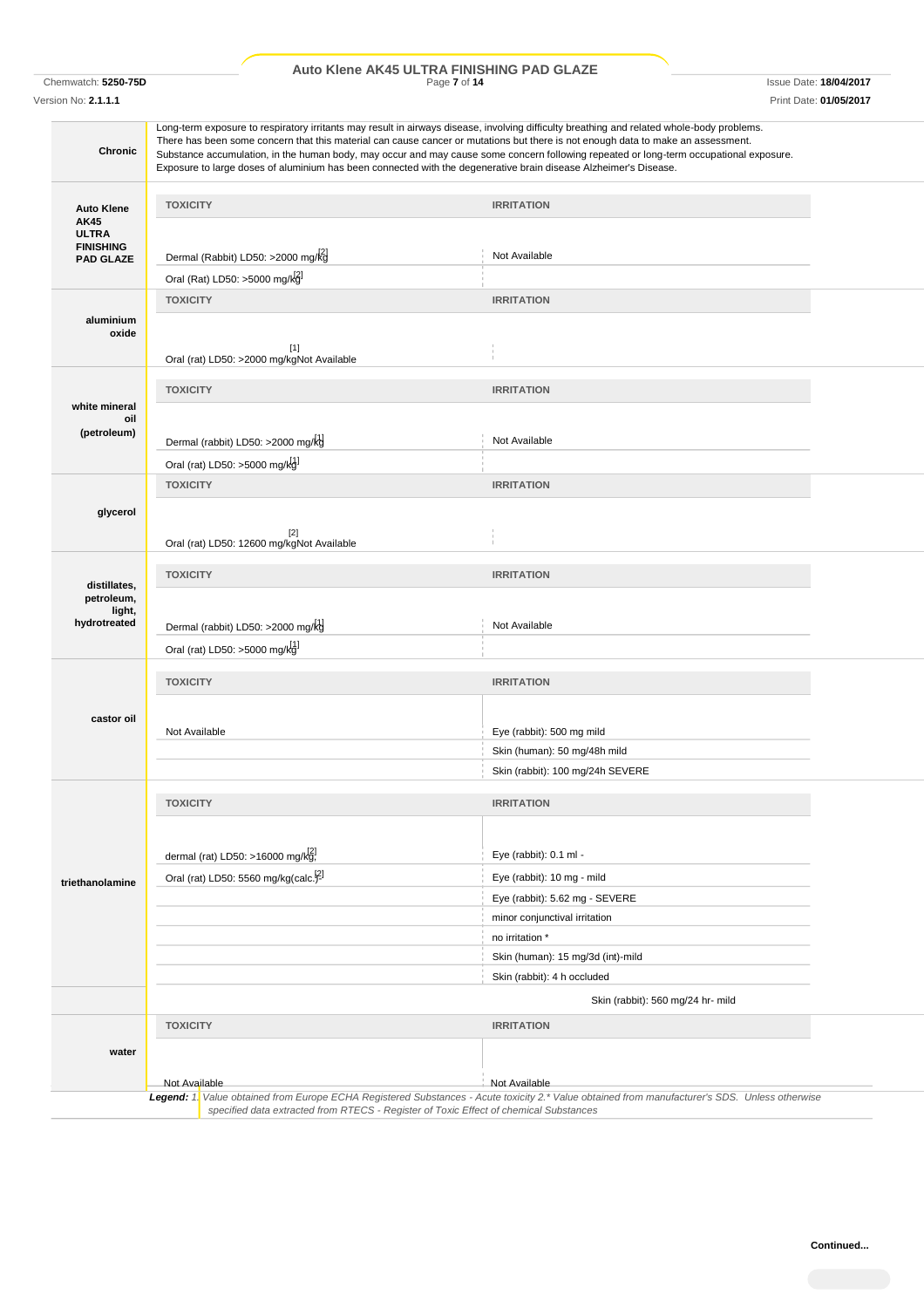# Chemwatch: **5250-75D** Page **8** of **14** Issue Date: **18/04/2017 Auto Klene AK45 ULTRA FINISHING PAD GLAZE**

Version No: **2.1.1.1** Print Date: **01/05/2017**

| <b>WHITE MINERAL OIL</b><br>(PETROLEUM)                                                                                  | The materials included in the Lubricating Base Oils category are related from both process and physical-chemical perspectives;<br>The potential toxicity of a specific distillate base oil is inversely related to the severity or extent of processing the oil has undergone, since:<br>The adverse effects of these materials are associated with undesirable components, and<br>The levels of the undesirable components are inversely related to the degree of processing;<br>Distillate base oils receiving the same degree or extent of processing will have similar toxicities;<br>The potential toxicity of residual base oils is independent of the degree of processing the oil receives.<br>The reproductive and developmental toxicity of the distillate base oils is inversely related to the degree of processing.<br>Unrefined & mildly refined distillate base oils contain the highest levels of undesirable components, have the largest variation of hydrocarbon<br>molecules and have shown the highest potential cancer-causing and mutation-causing activities. Highly and severely refined distillate base oils<br>are produced from unrefined and mildly refined oils by removing or transforming undesirable components. In comparison to unrefined and mildly<br>refined base oils, the highly and severely refined distillate base oils have a smaller range of hydrocarbon molecules and have demonstrated very<br>low mammalian toxicity. Testing of residual oils for<br>mutation-causing and cancer-causing potential has shown negative results, supporting the belief that these materials lack biologically active<br>components or the components are largely non-bioavailable due to their molecular size.<br>Toxicity testing has consistently shown that lubricating base oils have low acute<br>toxicities. For highly and severely refined distillate base oils:<br>In animal studies, the acute, oral, semilethal dose is >5g/kg body weight and the semilethal dose by skin contact is >2g/kg body weight. The<br>semilethal concentration for inhalation is 2.18 to >4 mg/L. The materials have varied from "non-irritating" to "moderately irritating" when tested for<br>skin and eye irritation. Testing for sensitisation has been negative. The effects of repeated exposure vary by species; in animals, effects to the<br>testes and lung have been observed, as well as the formation of granulomas. In animals, these substances have not been found to cause<br>reproductive toxicity or significant increases in birth defects. They are also not considered to cause cancer, mutations or chromosome<br>aberrations.<br>Oral (rat) TCLo: 92000 mg/kg/92D-Cont. Generally the toxicity and irritation is of low order. White oils and highly/solvent refined oils have not<br>shown the long term risk of skin cancer that follows persistent skin contamination with some other mineral oils, due in all probability to refining that<br>produces low content of both polyaromatics (PAH) and benz-alpha-pyrenes (BaP)                                                                                                                                                                                                                                                                                                   |
|--------------------------------------------------------------------------------------------------------------------------|---------------------------------------------------------------------------------------------------------------------------------------------------------------------------------------------------------------------------------------------------------------------------------------------------------------------------------------------------------------------------------------------------------------------------------------------------------------------------------------------------------------------------------------------------------------------------------------------------------------------------------------------------------------------------------------------------------------------------------------------------------------------------------------------------------------------------------------------------------------------------------------------------------------------------------------------------------------------------------------------------------------------------------------------------------------------------------------------------------------------------------------------------------------------------------------------------------------------------------------------------------------------------------------------------------------------------------------------------------------------------------------------------------------------------------------------------------------------------------------------------------------------------------------------------------------------------------------------------------------------------------------------------------------------------------------------------------------------------------------------------------------------------------------------------------------------------------------------------------------------------------------------------------------------------------------------------------------------------------------------------------------------------------------------------------------------------------------------------------------------------------------------------------------------------------------------------------------------------------------------------------------------------------------------------------------------------------------------------------------------------------------------------------------------------------------------------------------------------------------------------------------------------------------------------------------------------------------------------------------------------------------------------------------------------------------------------------------------------------------------------------------------------------------------------------------------------------------------------------------------------------------------------------------------------------------------------------------------------------------------------------------------------------------------------------------------------------------------------------------------------------------------------------------------------------------------------------------------------------------------------------------------------------------------------------------------------------------------------------------------------------|
| <b>GLYCEROL</b>                                                                                                          | At very high concentrations, evidence predicts that glycerol may cause tremor, irritation of the skin, eyes, digestive tract and airway. Otherwise it<br>is of low toxicity. There is no significant evidence to suggest that it causes cancer, genetic, reproductive or developmental toxicity.                                                                                                                                                                                                                                                                                                                                                                                                                                                                                                                                                                                                                                                                                                                                                                                                                                                                                                                                                                                                                                                                                                                                                                                                                                                                                                                                                                                                                                                                                                                                                                                                                                                                                                                                                                                                                                                                                                                                                                                                                                                                                                                                                                                                                                                                                                                                                                                                                                                                                                                                                                                                                                                                                                                                                                                                                                                                                                                                                                                                                                                                                |
| DISTILLATES,<br>PETROLEUM,<br>LIGHT,<br><b>HYDROTREATED</b>                                                              | Kerosene may produce varying ranges of skin irritation, and a reversible eye irritation (if eyes are washed). Skin may be cracked or flaky and/or<br>leathery, with crusts and/or hair loss. It may worsen skin cancers. There may also be loss of weight, discharge from the nose, excessive<br>tiredness, and wheezing. The individual may be pale. There may be increase in the weight of body organs. There was no evidence of harm to<br>pregnancy.                                                                                                                                                                                                                                                                                                                                                                                                                                                                                                                                                                                                                                                                                                                                                                                                                                                                                                                                                                                                                                                                                                                                                                                                                                                                                                                                                                                                                                                                                                                                                                                                                                                                                                                                                                                                                                                                                                                                                                                                                                                                                                                                                                                                                                                                                                                                                                                                                                                                                                                                                                                                                                                                                                                                                                                                                                                                                                                        |
| <b>CASTOR OIL</b>                                                                                                        | The material may be irritating to the eye, with prolonged contact causing inflammation. Repeated or prolonged exposure to irritants may produce<br>conjunctivitis. The material may cause severe skin irritation after prolonged or repeated exposure and may produce on contact skin redness,<br>swelling, the production of vesicles, scaling and thickening of the skin. Repeated exposures may produce severe ulceration.<br>Some tumorigenic effects have been reported in animal studies The castor seed contains ricin, a toxic protein. Heating during the oil extraction<br>process denatures and inactivates the protein. However, harvesting castor beans may not be without risk. Allergenic compounds found on the<br>plant surface can cause permanent nerve damage, making the harvest of castor beans a human health risk. The United States Food and Drug<br>Administration (FDA) has categorized<br>castor oil as "generally recognized as safe and effective" (GRASE) for over-the-counter use as a laxative with its major site of action the small<br>intestine where it is digested into ricinoleic acid. Despite castor oil being widely used to start labor in pregnant women, to date there is not enough<br>research to show whether it is effective to ripen the cervix or induce labour Due to its foul taste a heavy dose of castor oil was formerly used as a<br>humiliating punishment for children and<br>adults. Victims of this treatment did sometimes die, as the dehydrating effects of the oil-induced diarrhea; however, even those victims who<br>survived had to bear the humiliation of the laxative effects resulting from excessive consumption of the oil.                                                                                                                                                                                                                                                                                                                                                                                                                                                                                                                                                                                                                                                                                                                                                                                                                                                                                                                                                                                                                                                                                                                                                                                                                                                                                                                                                                                                                                                                                                                                                                                                                                                                         |
| <b>TRIETHANOLAMINE</b>                                                                                                   | The following information refers to contact allergens as a group and may not be specific to this product.<br>Contact allergies quickly manifest themselves as contact eczema, more rarely as urticaria or Quincke's oedema. The pathogenesis of contact<br>eczema involves a cell-mediated (T lymphocytes) immune reaction of the delayed type. Other allergic skin reactions, e.g. contact urticaria, involve<br>antibody-mediated immune reactions. The significance of the contact allergen is not simply determined by its sensitisation potential: the<br>distribution of the substance and the opportunities<br>for contact with it are equally important. A weakly sensitising substance which is widely distributed can be a more important allergen than one<br>with stronger sensitising potential with which few individuals come into contact. From a clinical point of view, substances are noteworthy if they<br>produce an allergic test reaction in more than 1% of the persons tested.<br>Overexposure to most of these materials may cause adverse health effects.<br>Many amine-based compounds can cause release of histamines, which, in turn, can trigger allergic and other physiological effects, including<br>constriction of the bronchi or asthma and inflammation of the cavity of the nose. Whole-body symptoms include headache, nausea, faintness,<br>anxiety, a decrease in blood pressure, rapid heartbeat, itching, reddening of the skin, urticaria (hives) and swelling of the face, which are usually<br>transient.<br>There are generally four routes of possible or potential exposure: inhalation, skin contact, eye contact, and swallowing.<br>Inhalation: Inhaling vapours may result in moderate to severe irritation of the tissues of the nose and throat and can irritate the lungs. Higher<br>concentrations of certain amines can produce severe respiratory irritation, characterized by discharge from the nose, coughing, difficulty in<br>breathing and chest pain. Chronic<br>exposure via inhalation may cause headache, nausea, vomiting, drowsiness, sore throat, inflammation of the bronchi and lungs, and possible<br>lung damage. The material may produce severe irritation to the eye causing pronounced inflammation. Repeated or prolonged exposure to<br>irritants may produce conjunctivitis.<br>The material may cause skin irritation after prolonged or repeated exposure and may produce on contact skin redness, swelling, the production of<br>vesicles, scaling and thickening of the skin.<br>Studies done show that triethanolamine is of low toxicity following high dose exposure by swallowing, skin contact or inhalation. It has not been<br>shown to cause cancer, genetic defects, reproductive or developmental toxicity.<br>NOTE: Substance has been shown to be mutagenic in at least one assay, or belongs to a family of chemicals producing damage or change to<br>cellular DNA. Lachrymation, diarrhoea, convulsions, urinary tract changes, changes in bladder weight, changes in testicular weight, changes in<br>thymus weight, changes in liver weight, dermatitis after systemic exposure, kidney, ureter, bladder tumours recorded. Equivocal tumourigen by<br>RTECS criteria. Dermal rabbit value quoted above is for occluded patch in male or female animals * Union Carbide |
| <b>ALUMINIUM OXIDE &amp;</b><br><b>DISTILLATES,</b><br>PETROLEUM,<br>LIGHT,<br><b>HYDROTREATED &amp;</b><br><b>WATER</b> | No significant acute toxicological data identified in literature search.                                                                                                                                                                                                                                                                                                                                                                                                                                                                                                                                                                                                                                                                                                                                                                                                                                                                                                                                                                                                                                                                                                                                                                                                                                                                                                                                                                                                                                                                                                                                                                                                                                                                                                                                                                                                                                                                                                                                                                                                                                                                                                                                                                                                                                                                                                                                                                                                                                                                                                                                                                                                                                                                                                                                                                                                                                                                                                                                                                                                                                                                                                                                                                                                                                                                                                        |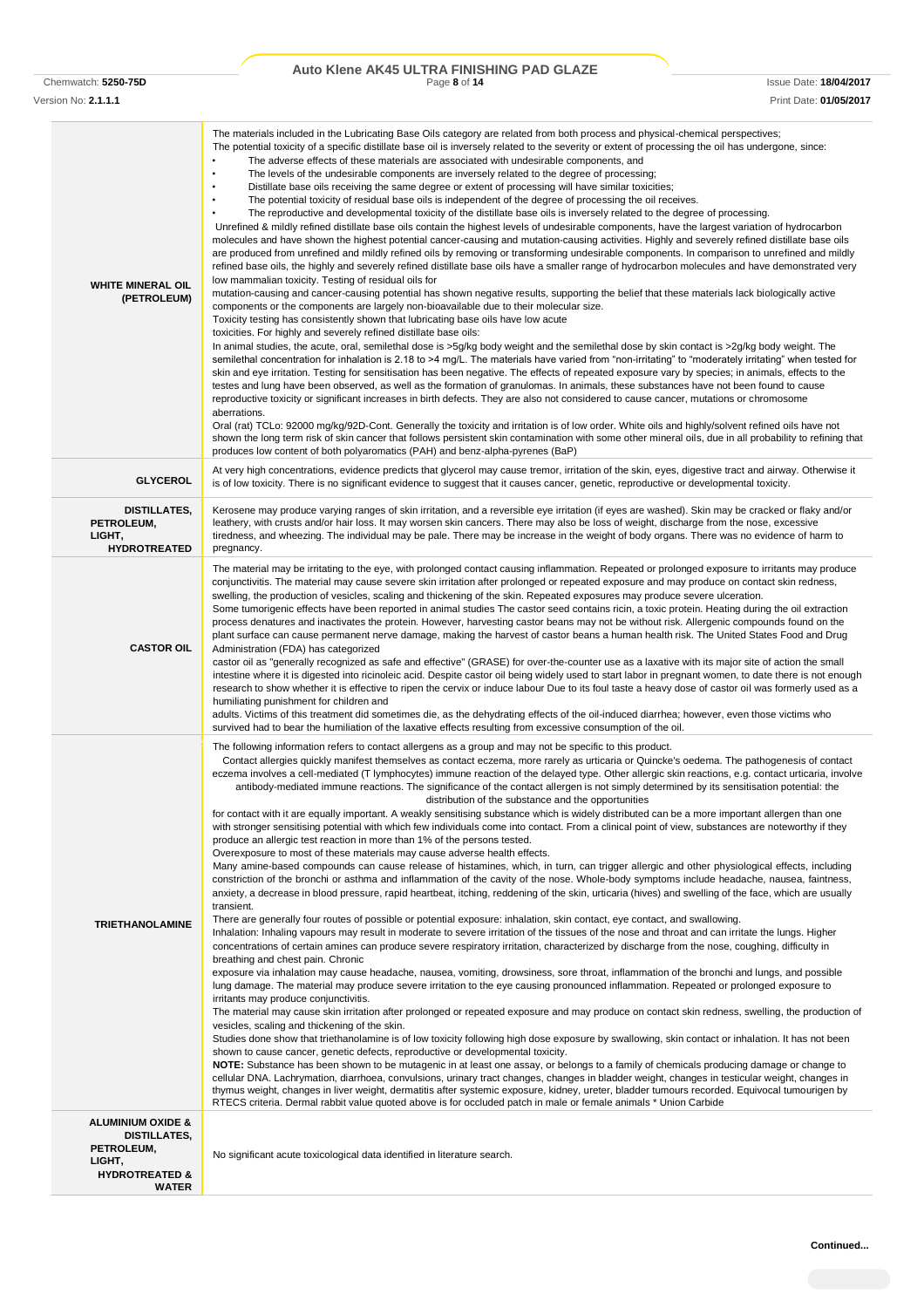|                                  | Auto Klene AK45 ULTRA FINISHING PAD GLAZE                                                                                                                                         |                                 |                                                                                                                                      |
|----------------------------------|-----------------------------------------------------------------------------------------------------------------------------------------------------------------------------------|---------------------------------|--------------------------------------------------------------------------------------------------------------------------------------|
| Chemwatch: 5250-75D              |                                                                                                                                                                                   | Page 9 of 14                    | <b>Issue Date: 18/04/2017</b>                                                                                                        |
| Version No: 2.1.1.1              |                                                                                                                                                                                   |                                 | Print Date: 01/05/2017                                                                                                               |
| <b>WHITE MINERAL OIL</b>         | The substance is classified by IARC as Group 3:                                                                                                                                   |                                 |                                                                                                                                      |
| (PETROLEUM) &                    | NOT classifiable as to its carcinogenicity to humans.                                                                                                                             |                                 |                                                                                                                                      |
| <b>TRIETHANOLAMINE</b>           | Evidence of carcinogenicity may be inadequate or limited in animal testing.                                                                                                       |                                 |                                                                                                                                      |
|                                  | Asthma-like symptoms may continue for months or even years after exposure to the material ends. This may be due to a non-allergic condition                                       |                                 |                                                                                                                                      |
|                                  | known as reactive airways dysfunction syndrome (RADS) which can occur after exposure to high levels of highly irritating compound. Main criteria                                  |                                 |                                                                                                                                      |
|                                  | for diagnosing RADS include the absence of previous airways disease in a non-atopic individual, with sudden onset of persistent asthma-like                                       |                                 |                                                                                                                                      |
|                                  | symptoms within minutes to hours of a                                                                                                                                             |                                 |                                                                                                                                      |
| <b>GLYCEROL &amp;</b>            | documented exposure to the irritant. Other criteria for diagnosis of RADS include a reversible airflow pattern on lung function tests, moderate to                                |                                 |                                                                                                                                      |
| severe TRIETHANOLAMINE           | RADS (or asthma) following an irritating inhalation is an infrequent disorder with rates related to the concentration of and duration of exposure to the irritating substance. On |                                 | bronchial hyperreactivity on methacholine challenge testing, and the lack of minimal lymphocytic inflammation, without eosinophilia. |
|                                  | the other hand, industrial bronchitis is a disorder that occurs as a result of exposure due to high concentrations of irritating substance (often particles) and is               |                                 |                                                                                                                                      |
|                                  | completely reversible after exposure ceases. The disorder is characterized by difficulty breathing, cough and mucus production.                                                   |                                 |                                                                                                                                      |
|                                  |                                                                                                                                                                                   |                                 |                                                                                                                                      |
| <b>Acute Toxicity</b>            | ×                                                                                                                                                                                 | Carcinogenicity                 |                                                                                                                                      |
| <b>Skin Irritation/Corrosion</b> | $\overline{\phantom{a}}$                                                                                                                                                          | Reproductivity                  |                                                                                                                                      |
|                                  |                                                                                                                                                                                   |                                 |                                                                                                                                      |
| <b>Serious Eye</b>               |                                                                                                                                                                                   |                                 |                                                                                                                                      |
| Damage/Irritation                | ✔                                                                                                                                                                                 | <b>STOT - Single Exposure</b>   | $\checkmark$                                                                                                                         |
| <b>Respiratory or Skin</b>       |                                                                                                                                                                                   |                                 |                                                                                                                                      |
| sensitisation                    | ◎                                                                                                                                                                                 | <b>STOT - Repeated Exposure</b> |                                                                                                                                      |
|                                  |                                                                                                                                                                                   |                                 |                                                                                                                                      |
| <b>Mutagenicity</b>              | ⊚                                                                                                                                                                                 | <b>Aspiration Hazard</b>        |                                                                                                                                      |
|                                  |                                                                                                                                                                                   |                                 |                                                                                                                                      |
|                                  |                                                                                                                                                                                   | Legend:                         | - Data available but does not fill the criteria for                                                                                  |
|                                  |                                                                                                                                                                                   |                                 | classification                                                                                                                       |

*– Data available to make classification – Data Not Available to make classification*

# **SECTION 12 ECOLOGICAL INFORMATION**

| <b>Toxicity</b>                                               |                              |                                                           |                                                  |                            |                |
|---------------------------------------------------------------|------------------------------|-----------------------------------------------------------|--------------------------------------------------|----------------------------|----------------|
| Auto Klene AK45<br><b>ULTRA FINISHING PAD</b><br><b>GLAZE</b> | <b>ENDPOINT</b><br>NotNotNot | <b>TEST DURATION (HR)</b><br>Not ApplicableNot Applicable | <b>SPECIES</b><br>ApplicableApplicableApplicable | VALUE                      | <b>SOURCE</b>  |
|                                                               | <b>ENDPOINT</b>              | <b>TEST DURATION (HR)</b>                                 | <b>SPECIES</b>                                   | VALUE                      | SOURCE         |
| aluminium oxide                                               | <b>LC50</b>                  | 96                                                        | Fish                                             | 0.0029mg/L                 | $\overline{2}$ |
|                                                               | EC50                         | 48                                                        | Crustacea                                        | 0.7364mg/L                 | $\overline{2}$ |
|                                                               | EC50                         | 96                                                        | Algae or other aquatic plants                    | 0.0054mg/L                 | $\sqrt{2}$     |
|                                                               | EC50                         | 168                                                       | Crustacea                                        | $0.0076$ mg/L              | $\overline{2}$ |
|                                                               | <b>NOEC</b>                  | 72                                                        | Algae or other aquatic plants                    | $>=0.004$ mg/L<br><b>J</b> | $\overline{2}$ |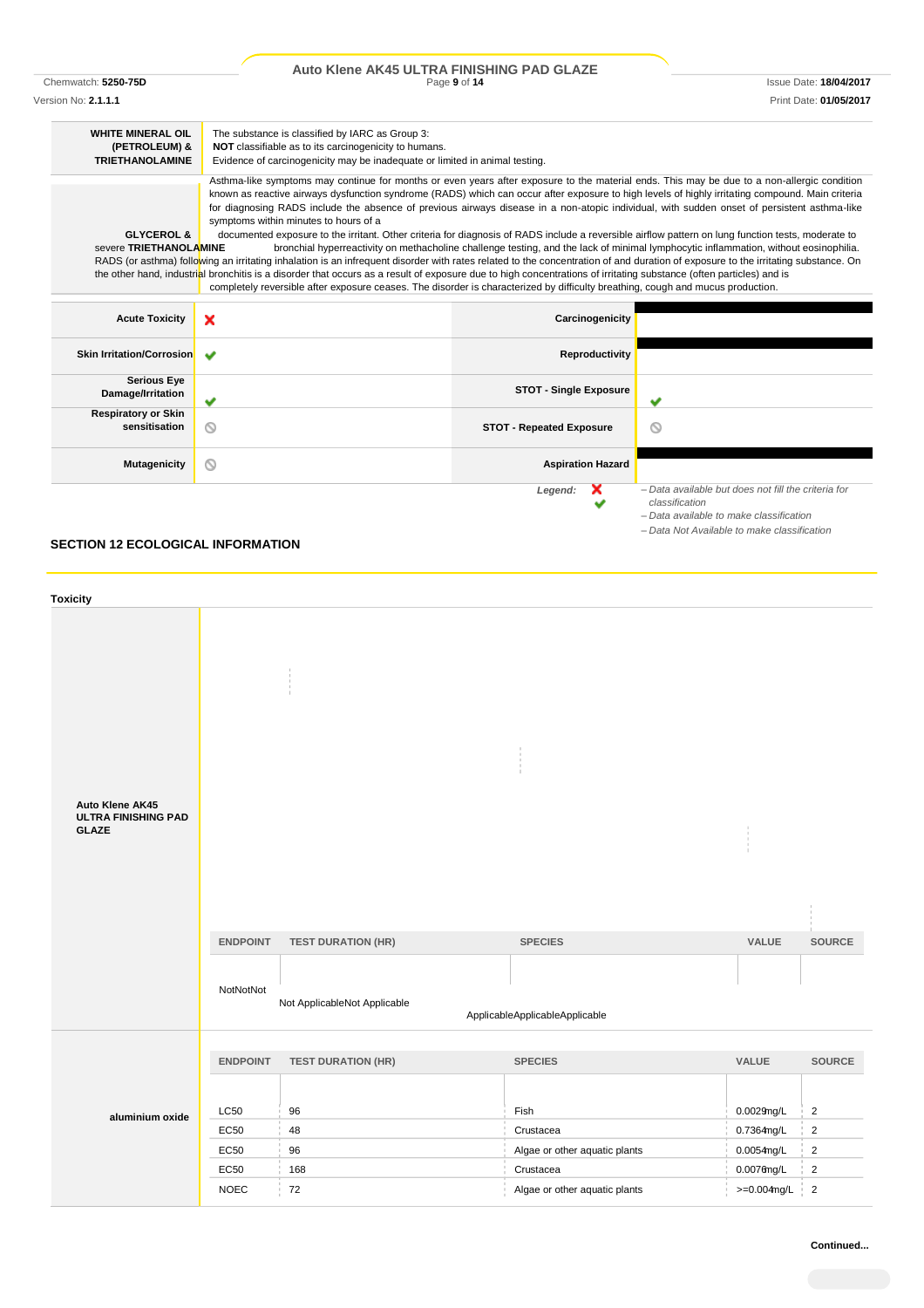# Chemwatch: **5250-75D** Page **10** of **14** Issue Date: **18/04/2017 Auto Klene AK45 ULTRA FINISHING PAD GLAZE**

| white mineral oil                              |                         |                              |                                            |                              |                               |
|------------------------------------------------|-------------------------|------------------------------|--------------------------------------------|------------------------------|-------------------------------|
| (petroleum)                                    |                         |                              |                                            |                              |                               |
|                                                |                         |                              |                                            |                              |                               |
|                                                | <b>ENDPOINT</b>         | <b>TEST DURATION (HR)</b>    | <b>SPECIES</b>                             | VALUE                        | SOURCE                        |
|                                                |                         |                              |                                            |                              |                               |
|                                                | NotNotNot               | Not ApplicableNot Applicable | ApplicableApplicableApplicable             |                              |                               |
|                                                |                         |                              |                                            |                              |                               |
|                                                | <b>ENDPOINT</b>         | <b>TEST DURATION (HR)</b>    | <b>SPECIES</b>                             | VALUE                        | SOURCE                        |
| glycerol                                       |                         |                              |                                            |                              |                               |
|                                                | LC50                    | 96                           | Fish                                       | $>11$ mg/L                   | $\sqrt{2}$                    |
|                                                | EC50<br>EC <sub>0</sub> | $96\,$<br>24                 | Algae or other aquatic plants<br>Crustacea | 77712.039ng/L<br>$>500$ mg/L | $\mathsf 3$<br>$\overline{1}$ |
|                                                |                         |                              |                                            |                              |                               |
|                                                | <b>ENDPOINT</b>         | <b>TEST DURATION (HR)</b>    | <b>SPECIES</b>                             | VALUE                        | <b>SOURCE</b>                 |
| distillates, petroleum,<br>light, hydrotreated |                         |                              |                                            |                              |                               |
|                                                | LC50                    | 96                           | Fish                                       | $2.2mg/L$ 4                  |                               |
|                                                | <b>NOEC</b>             | 3072                         | Fish                                       | $=1$ mg/L   1                |                               |
|                                                |                         |                              |                                            |                              |                               |
|                                                |                         |                              |                                            |                              |                               |
|                                                |                         |                              |                                            |                              |                               |
|                                                |                         |                              |                                            |                              |                               |
|                                                |                         |                              |                                            |                              |                               |
| castor oil                                     |                         |                              |                                            |                              |                               |
|                                                |                         |                              |                                            |                              |                               |
|                                                |                         |                              |                                            |                              |                               |
|                                                | ENDPOINT                | <b>TEST DURATION (HR)</b>    | <b>SPECIES</b>                             | VALUE                        | SOURCE                        |
|                                                | NotNotNot               |                              |                                            |                              |                               |
|                                                |                         | Not ApplicableNot Applicable | ApplicableApplicableApplicable             |                              |                               |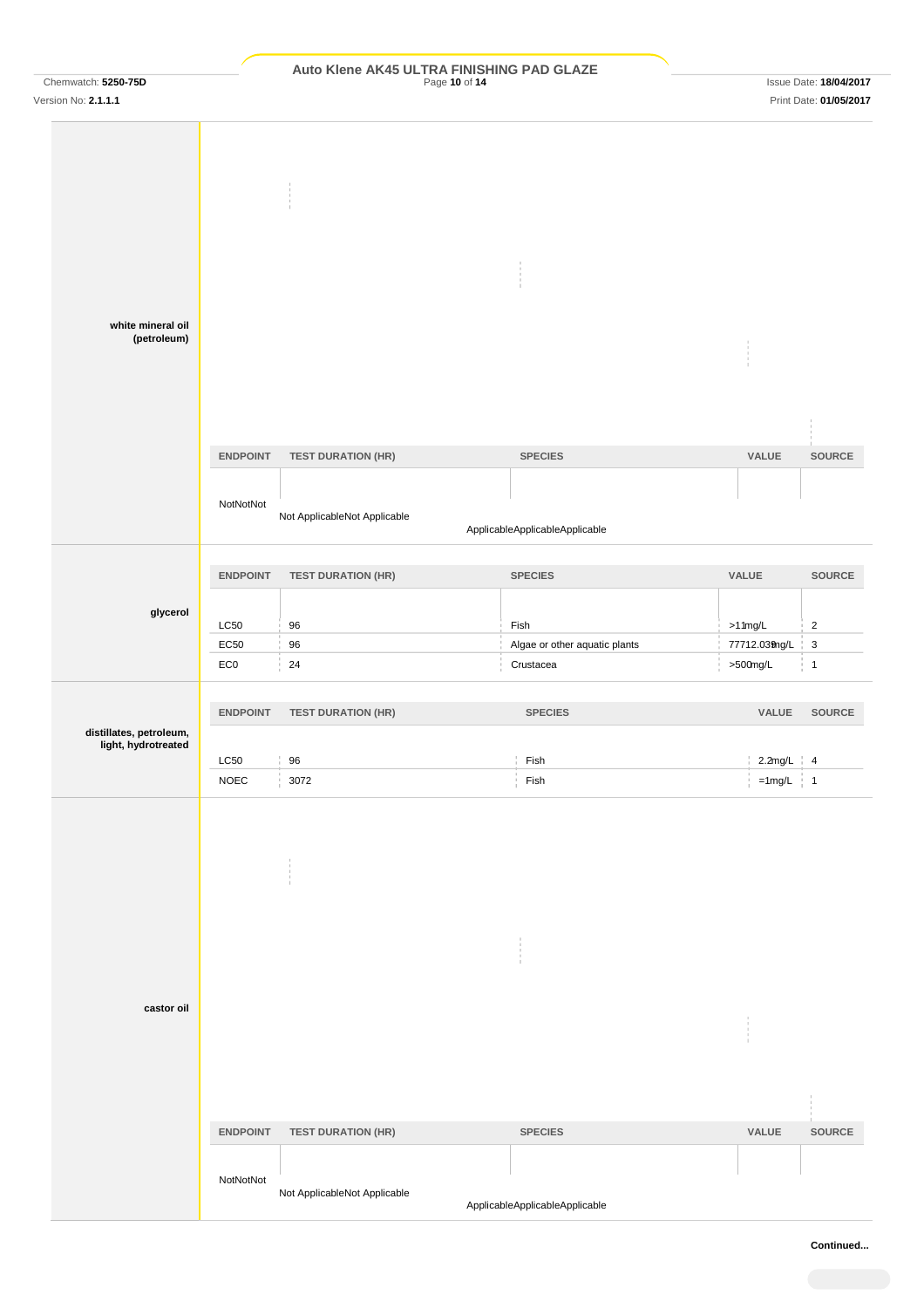#### Chemwatch: **5250-75D** Page **11** of **14** Issue Date: **18/04/2017 Auto Klene AK45 ULTRA FINISHING PAD GLAZE**

Version No: **2.1.1.1** Print Date: **01/05/2017**

|                 | <b>ENDPOINT</b>                                                                                                                           | <b>TEST DURATION (HR)</b>                                                                                                                             | <b>SPECIES</b>                 | VALUE     | SOURCE          |
|-----------------|-------------------------------------------------------------------------------------------------------------------------------------------|-------------------------------------------------------------------------------------------------------------------------------------------------------|--------------------------------|-----------|-----------------|
|                 |                                                                                                                                           |                                                                                                                                                       |                                |           |                 |
| triethanolamine | <b>LC50</b>                                                                                                                               | 96                                                                                                                                                    | Fish                           | 11800mg/L | $\frac{1}{2}$ 4 |
|                 | EC50                                                                                                                                      | 96                                                                                                                                                    | Algae or other aquatic plants  | 169mg/L   | $\mathbf{1}$    |
|                 | EC10                                                                                                                                      | 96                                                                                                                                                    | Algae or other aquatic plants  | 7.1mg/L   | $\mathbf{1}$    |
|                 | <b>NOEC</b>                                                                                                                               | 504                                                                                                                                                   | Crustacea                      | 16mg/L    | $\frac{1}{2}$ 1 |
|                 |                                                                                                                                           |                                                                                                                                                       |                                |           |                 |
|                 |                                                                                                                                           |                                                                                                                                                       |                                |           |                 |
|                 |                                                                                                                                           |                                                                                                                                                       |                                |           |                 |
|                 |                                                                                                                                           |                                                                                                                                                       |                                |           |                 |
|                 |                                                                                                                                           |                                                                                                                                                       |                                |           |                 |
|                 |                                                                                                                                           |                                                                                                                                                       |                                |           |                 |
|                 |                                                                                                                                           |                                                                                                                                                       |                                |           |                 |
|                 |                                                                                                                                           |                                                                                                                                                       |                                |           |                 |
|                 |                                                                                                                                           |                                                                                                                                                       |                                |           |                 |
|                 |                                                                                                                                           |                                                                                                                                                       |                                |           |                 |
| water           |                                                                                                                                           |                                                                                                                                                       |                                |           |                 |
|                 |                                                                                                                                           |                                                                                                                                                       |                                |           |                 |
|                 |                                                                                                                                           |                                                                                                                                                       |                                |           |                 |
|                 |                                                                                                                                           |                                                                                                                                                       |                                |           |                 |
|                 |                                                                                                                                           |                                                                                                                                                       |                                |           |                 |
|                 | <b>ENDPOINT</b>                                                                                                                           | <b>TEST DURATION (HR)</b>                                                                                                                             | <b>SPECIES</b>                 | VALUE     | SOURCE          |
|                 |                                                                                                                                           |                                                                                                                                                       |                                |           |                 |
|                 | NotNotNot                                                                                                                                 |                                                                                                                                                       |                                |           |                 |
|                 |                                                                                                                                           | Not ApplicableNot Applicable                                                                                                                          |                                |           |                 |
|                 |                                                                                                                                           |                                                                                                                                                       | ApplicableApplicableApplicable |           |                 |
| V3.12           |                                                                                                                                           | Legend: Extracted from 1. IUCLID Toxicity Data 2. Europe ECHA Registered Substances - Ecotoxicological Information - Aquatic Toxicity 3. EPIWIN Suite |                                |           |                 |
|                 | (QSAR) - Aquatic Toxicity Data (Estimated) 4. US EPA, Ecotox database - Aquatic Toxicity Data 5. ECETOC Aquatic Hazard Assessment Data 6. |                                                                                                                                                       |                                |           |                 |

#### **for lubricating oil base stocks:**

**Vapor Pressure** Vapor pressures of lubricating base oils are reported to be negligible. In one study, the experimentally measured vapour pressure of a solvent-dewaxed heavy paraffinic distillate base oil was 1.7 x 10exp-4 Pa . Since base oils are mixtures of C15 to C50 paraffinic, naphthenic, and aromatic hydrocarbon isomers, representative components of those structures were selected to calculate a range of vapor pressures. The estimated vapor pressure values for these selected components of base oils ranged from 4.5 x 10exp-1 Pa to 2 x 10exp-13Pa. Based on Dalton's Law the expected total vapour pressure for base oils would fall well below minimum levels (10exp-5 Pa) of recommended experimental procedures.

*NITE (Japan) - Bioconcentration Data 7. METI (Japan) - Bioconcentration Data 8. Vendor Data*

Partition Coefficient (log Kow): In mixtures such as the base oils, the percent distribution of the hydrocarbon groups (i.e., paraffins, naphthenes, and aromatics) and the carbon chain lengths determines in-part the partitioning characteristics of the mixture. Generally, hydrocarbon chains with fewer carbon atoms tend to have lower partition coefficients than those with higher carbon numbers .However, due to their complex composition, unequivocal determination of the log Kow of these hydrocarbon mixtures cannot be made. For Glycerol: Log Kow: -2.66 to -2.47, Atmospheric Fate: Glycerol is broken down in the air by hydroxyl radicals the half-life for this process is 6.8 hours. However, only a negligible amount of the substance will move to the atmospheric compartment. Terrestrial Fate: Only a negligible amount of glycerol will move into the soil compartment, if released into the environment. Aquatic Fate: Glycerol is considered to be readily biodegradable in the aquatic environment. Pre-adapted microorganisms can break glycerol down rapidly in oxygenated/low oxygen waters. The substance is not expected to react with water. When released to water, 100% of the substance will remain in the water compartment - only negligible amounts will be distributed to sediment.

Drinking Water Standards: hydrocarbon total: 10 ug/l (UK

max.). For Aluminium and its Compunds and Salts:

Environmental Fate - As an element, aluminium cannot be degraded in the environment, but may undergo various precipitation or ligand exchange reactions. Aluminium in compounds has only one oxidation state (+3), and would not undergo oxidation-reduction reactions under environmental conditions. Aluminium can be complexed by various ligands present in the environment (e.g., fulvic and humic acids). The solubility of aluminium in the environment will depend on the ligands present and the pH. Atmospheric Fate: Air Quality Standards: none available.

Aquatic Fate: The hydrated aluminium ion undergoes hydrolysis. The speciation of aluminium in water is pH

dependent. **DO NOT** discharge into sewer or waterways.

#### **Persistence and degradability**

| Ingredient                       | Persistence: Water/Soil | <b>Persistence: Air</b> |
|----------------------------------|-------------------------|-------------------------|
| glycerol                         | LOW                     | LOW                     |
| triethanolamine                  | LOW                     | LOW                     |
| water                            | LOW                     | LOW                     |
| <b>Bioaccumulative potential</b> |                         |                         |
| Ingredient                       | <b>Bioaccumulation</b>  |                         |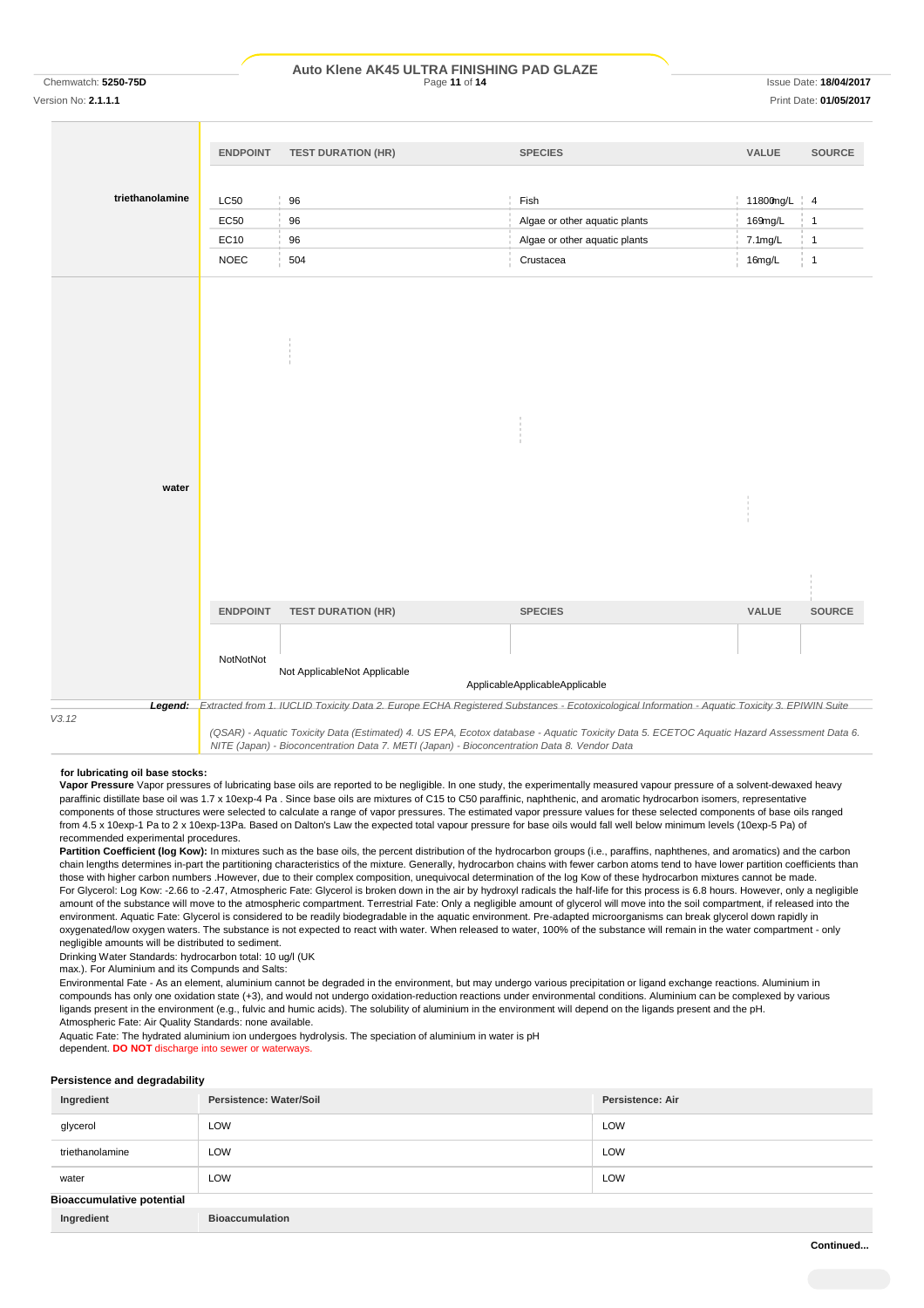#### Chemwatch: **5250-75D** Page **12** of **14** Issue Date: **18/04/2017 Auto Klene AK45 ULTRA FINISHING PAD GLAZE**

# Version No: **2.1.1.1** Print Date: **01/05/2017**

| glycerol                                       | LOW (LogKOW = $-1.76$ ) |
|------------------------------------------------|-------------------------|
| distillates, petroleum, light,<br>hydrotreated | LOW (BCF = $159$ )      |
| triethanolamine                                | LOW (BCF = $3.9$ )      |
| water                                          | LOW (LogKOW = $-1.38$ ) |
| <b>Mobility in soil</b>                        |                         |
| Ingredient                                     | <b>Mobility</b>         |
| glycerol                                       | $HIGH (KOC = 1)$        |
| triethanolamine                                | LOW ( $KOC = 10$ )      |
| water                                          | LOW ( $KOC = 14.3$ )    |

# **SECTION 13 DISPOSAL CONSIDERATIONS**

| Waste treatment methods                 |                                                                                                                                                                                                                                                                                                                                                                                                                                                                                                                                                                                                                                                                                                                                                                                                                                                                                                                                                                                                                                                                                                                                                                                                                                                                                                                                                                                                                                                                                                  |
|-----------------------------------------|--------------------------------------------------------------------------------------------------------------------------------------------------------------------------------------------------------------------------------------------------------------------------------------------------------------------------------------------------------------------------------------------------------------------------------------------------------------------------------------------------------------------------------------------------------------------------------------------------------------------------------------------------------------------------------------------------------------------------------------------------------------------------------------------------------------------------------------------------------------------------------------------------------------------------------------------------------------------------------------------------------------------------------------------------------------------------------------------------------------------------------------------------------------------------------------------------------------------------------------------------------------------------------------------------------------------------------------------------------------------------------------------------------------------------------------------------------------------------------------------------|
| <b>Product / Packaging</b><br>disposal  | Legislation addressing waste disposal requirements may differ by country, state and/ or territory. Each user must refer to laws operating in their<br>area. In some areas, certain wastes must be tracked.<br>A Hierarchy of Controls seems to be common - the user should investigate:<br>$\triangleright$ Reduction $\triangleright$<br>Reuse<br>$\triangleright$ Recycling<br>Disposal (if all else fails)<br>This material may be recycled if unused, or if it has not been contaminated so as to make it unsuitable for its intended use. If it has been<br>contaminated, it may be possible to reclaim the product by filtration, distillation or some other means. Shelf life considerations should also be applied<br>in making decisions of this type.<br>Note that properties of a material may change in use, and recycling or reuse may not always be appropriate.<br>DO NOT allow wash water from cleaning or process equipment to enter drains.<br>If may be necessary to collect all wash water for treatment before disposal.<br>I in all cases disposal to sewer may be subject to local laws and regulations and these should be considered first.<br>. Where in doubt contact the responsible authority.<br>▶ Recycle wherever possible or consult manufacturer for recycling options. ▶<br>Consult State Land Waste Authority for disposal.<br>▶ Bury or incinerate residue at an approved site.<br>Recycle containers if possible, or dispose of in an authorised landfill. |
| <b>SECTION 14 TRANSPORT INFORMATION</b> |                                                                                                                                                                                                                                                                                                                                                                                                                                                                                                                                                                                                                                                                                                                                                                                                                                                                                                                                                                                                                                                                                                                                                                                                                                                                                                                                                                                                                                                                                                  |

| <b>Labels Required</b>  |                |  |
|-------------------------|----------------|--|
| <b>Marine Pollutant</b> | <b>NO</b>      |  |
| <b>HAZCHEM</b>          | Not Applicable |  |

# **Land transport (ADG): NOT REGULATED FOR TRANSPORT OF DANGEROUS GOODS**

# **Air transport (ICAO-IATA / DGR): NOT REGULATED FOR TRANSPORT OF DANGEROUS GOODS**

**Sea transport (IMDG-Code / GGVSee): NOT REGULATED FOR TRANSPORT OF DANGEROUS GOODS**

**Transport in bulk according to Annex II of MARPOL and the IBC code**

Not Applicable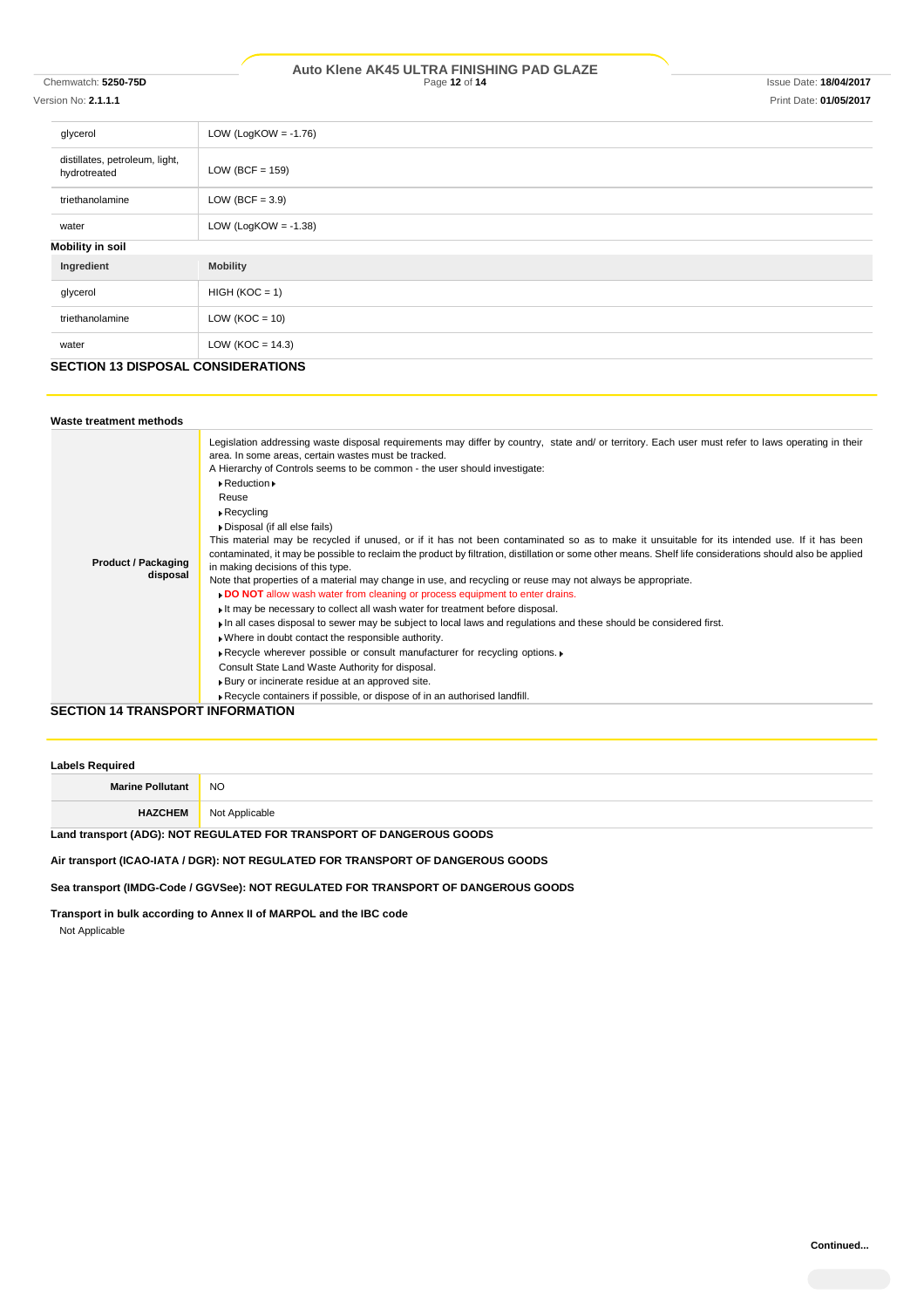#### **Auto Klene AK45 ULTRA FINISHING PAD**

## **SECTION 15 REGULATORY INFORMATION**

| Safety, health and environmental regulations / legislation specific for the substance or mixture |                                                                                                                                                                            |                                                                                                                                               |
|--------------------------------------------------------------------------------------------------|----------------------------------------------------------------------------------------------------------------------------------------------------------------------------|-----------------------------------------------------------------------------------------------------------------------------------------------|
|                                                                                                  | ALUMINIUM OXIDE(1344-28-1.) IS FOUND ON THE FOLLOWING REGULATORY LISTS                                                                                                     |                                                                                                                                               |
| Australia Exposure Standards                                                                     |                                                                                                                                                                            | Australia Inventory of Chemical Substances (AICS)                                                                                             |
|                                                                                                  | WHITE MINERAL OIL (PETROLEUM)(8042-47-5) IS FOUND ON THE FOLLOWING REGULATORY LISTS                                                                                        |                                                                                                                                               |
| Australia Exposure Standards                                                                     |                                                                                                                                                                            | Australia Inventory of Chemical Substances (AICS)                                                                                             |
|                                                                                                  | Australia Hazardous Substances Information System - Consolidated Lists                                                                                                     | International Agency for Research on Cancer (IARC) - Agents Classified by the IARC<br>Monographs                                              |
|                                                                                                  | GLYCEROL(56-81-5) IS FOUND ON THE FOLLOWING REGULATORY LISTS                                                                                                               |                                                                                                                                               |
| Australia Exposure Standards                                                                     |                                                                                                                                                                            | Australia Inventory of Chemical Substances (AICS)                                                                                             |
|                                                                                                  | DISTILLATES, PETROLEUM, LIGHT, HYDROTREATED(64742-47-8) IS FOUND ON THE FOLLOWING REGULATORY LISTS                                                                         |                                                                                                                                               |
| Australia Exposure Standards                                                                     |                                                                                                                                                                            | Australia Inventory of Chemical Substances (AICS)                                                                                             |
|                                                                                                  | Australia Hazardous Substances Information System - Consolidated Lists                                                                                                     | International Agency for Research on Cancer (IARC) - Agents Classified by the IARC<br>Monographs                                              |
|                                                                                                  | CASTOR OIL(8001-79-4) IS FOUND ON THE FOLLOWING REGULATORY LISTS                                                                                                           |                                                                                                                                               |
| Australia Inventory of Chemical Substances (AICS)                                                |                                                                                                                                                                            |                                                                                                                                               |
|                                                                                                  | TRIETHANOLAMINE(102-71-6) IS FOUND ON THE FOLLOWING REGULATORY LISTS                                                                                                       |                                                                                                                                               |
| Australia Exposure Standards                                                                     |                                                                                                                                                                            | Australia Inventory of Chemical Substances (AICS)                                                                                             |
|                                                                                                  | Australia Hazardous Substances Information System - Consolidated Lists<br>International Agency for Research on Cancer (IARC) - Agents Classified by the IARC<br>Monographs |                                                                                                                                               |
|                                                                                                  | WATER(7732-18-5) IS FOUND ON THE FOLLOWING REGULATORY LISTS                                                                                                                |                                                                                                                                               |
| Australia Inventory of Chemical Substances (AICS)                                                |                                                                                                                                                                            |                                                                                                                                               |
| <b>National Inventory</b>                                                                        | <b>Status</b>                                                                                                                                                              |                                                                                                                                               |
| Australia - AICS                                                                                 | Υ                                                                                                                                                                          |                                                                                                                                               |
| Canada - DSL                                                                                     | Υ                                                                                                                                                                          |                                                                                                                                               |
| Canada - NDSL                                                                                    |                                                                                                                                                                            | N (glycerol; triethanolamine; water; distillates, petroleum, light, hydrotreated; aluminium oxide; castor oil; white mineral oil (petroleum)) |
| China - IECSC                                                                                    | Υ                                                                                                                                                                          |                                                                                                                                               |
| Europe - EINEC / ELINCS /<br><b>NLP</b>                                                          | Υ                                                                                                                                                                          |                                                                                                                                               |
| Japan - ENCS                                                                                     |                                                                                                                                                                            | N (glycerol; triethanolamine; water; distillates, petroleum, light, hydrotreated; aluminium oxide; castor oil; white mineral oil (petroleum)) |
| Korea - KECI                                                                                     | Υ                                                                                                                                                                          |                                                                                                                                               |
| New Zealand - NZIoC                                                                              | Y                                                                                                                                                                          |                                                                                                                                               |
| Philippines - PICCS                                                                              | Y                                                                                                                                                                          |                                                                                                                                               |
| USA - TSCA                                                                                       | Y                                                                                                                                                                          |                                                                                                                                               |
| Legend:                                                                                          | $Y = All$ ingredients are on the inventory                                                                                                                                 | N = Not determined or one or more ingredients are not on the inventory and are not exempt from listing(see specific ingredients in brackets)  |
| <b>SECTION 16 OTHER INFORMATION</b>                                                              |                                                                                                                                                                            |                                                                                                                                               |

#### **Other information**

#### **Ingredients with multiple cas numbers**

| <b>Name</b>                                                                                                                                                                    | <b>CAS No</b>                                                                                       |
|--------------------------------------------------------------------------------------------------------------------------------------------------------------------------------|-----------------------------------------------------------------------------------------------------|
| glycerol                                                                                                                                                                       | 56-81-5, 29796-42-7, 30049-52-6, 37228-54-9, 75398-78-6, 78630-16-7, 8013-25-0                      |
| castor oil                                                                                                                                                                     | 8001-79-4, 64147-40-6, 8006-52-8, 8013-56-7, 8015-57-4, 8021-37-2, 8036-08-6, 8041-95-0, 89958-32-7 |
| Classification of the preparation and its individual companante has drown an official and outboritative equation as well as independent review by the Chamuatab Classification |                                                                                                     |

ation of the preparation and its individual components has drawn on official and authoritative sources as well as independent review by the Chemwatch Classification committee using available literature references.

The SDS is a Hazard Communication tool and should be used to assist in the Risk Assessment. Many factors determine whether the reported Hazards are Risks in the workplace or other settings. Risks may be determined by reference to Exposures Scenarios. Scale of use, frequency of use and current or available engineering controls must be considered.